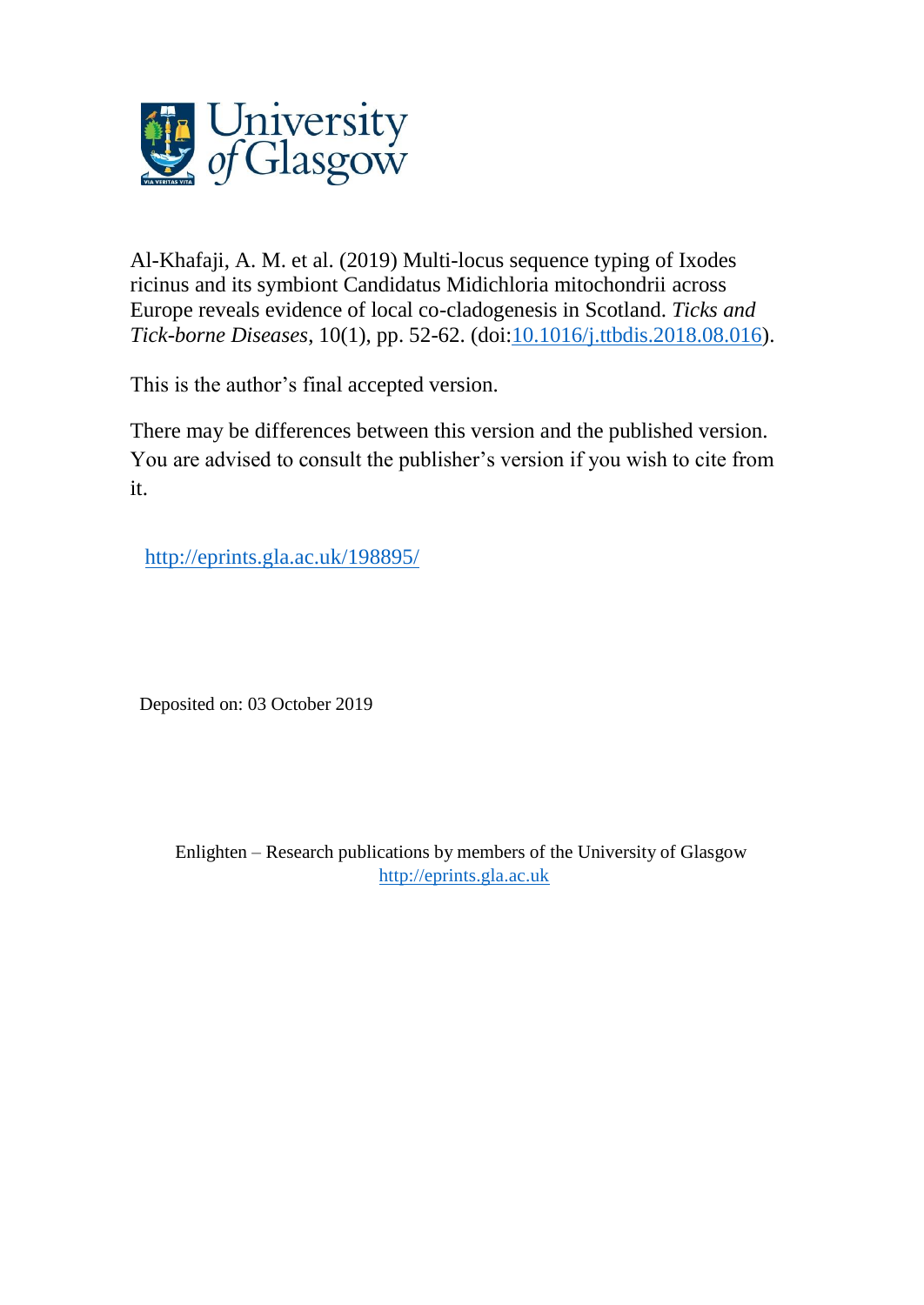| $\mathbf{1}$   | Multi-locus sequence typing of Ixodes ricinus and its symbiont Candidatus                                                                                                              |
|----------------|----------------------------------------------------------------------------------------------------------------------------------------------------------------------------------------|
| $\overline{2}$ | Midichloria mitochondrii across Europe reveals evidence of local co-cladogenesis in                                                                                                    |
| 3              | <b>Scotland</b>                                                                                                                                                                        |
| 4              | Alaa M. Al-Khafaji <sup>a,b#</sup> , Simon R. Clegg <sup>a,c#</sup> , Alice C. Pinder <sup>d</sup> , Lisa Luu <sup>a</sup> , Kayleigh M. Hansford <sup>e</sup> , Frederik              |
| 5              | Seelig <sup>f,1</sup> , Ruth E. Dinnis <sup>f</sup> , Gabriele Margos <sup>f,2</sup> , Jolyon M. Medlock <sup>e</sup> , Edward J. Feil <sup>f</sup> , Alistair C. Darby <sup>g</sup> , |
| 6              | John W. McGarry <sup>d</sup> , Lucy Gilbert <sup>h</sup> , Olivier Plantard <sup>i</sup> , Davide Sassera <sup>j</sup> , Benjamin L. Makepeace <sup>a*</sup>                           |
| $\overline{7}$ | <i>"Equal contribution</i>                                                                                                                                                             |
| 8              | <sup>a</sup> Institute of Infection & Global Health, University of Liverpool, 146 Brownlow Hill, Liverpool L3 5RF, UK                                                                  |
| 9              | <sup>b</sup> College of Veterinary Medicine, University of Al-Qadisiyah, Diwaniyah 58001, Qadisiyyah Province, Iraq                                                                    |
| 10             | <sup>c</sup> School of Life Sciences, University of Lincoln, Brayford Pool, Lincoln LN6 7TS, UK                                                                                        |
| 11             | dInstitute of Veterinary Science, University of Liverpool, 401 Great Newton Street, Liverpool L3 5RP, UK                                                                               |
| 12             | <sup>e</sup> Medical Entomology and Zoonoses Ecology, Public Health England, Manor Farm Road, Porton Down,                                                                             |
| 13             | Salisbury SP4 OJG, UK                                                                                                                                                                  |
| 14             | <sup>f</sup> The Milner Centre for Evolution, Department of Biology & Biochemistry, University of Bath, Claverton Down,                                                                |
| 15             | Bath BA2 7AY, UK                                                                                                                                                                       |
| 16             | <sup>8</sup> Institute of Integrative Biology, University of Liverpool, Biosciences Building, Liverpool L69 7ZB, UK                                                                    |
| 17             | hEcological Sciences Group, The James Hutton Institute, Craigiebuckler, Aberdeen AB15 8QH, UK                                                                                          |
| 18             | BIOEPAR, INRA, Oniris, Université Bretagne Loire, 44307, Nantes, France                                                                                                                |
| 19             | <sup>j</sup> Department of Biology & Biotechnology, University of Pavia, via Ferrata 9, 27100, Pavia, Italy.                                                                           |
| 20             | Present addresses:                                                                                                                                                                     |
| 21             | <sup>1</sup> The Wellcome Trust, 215 Euston Road, London NW1 2BE, UK                                                                                                                   |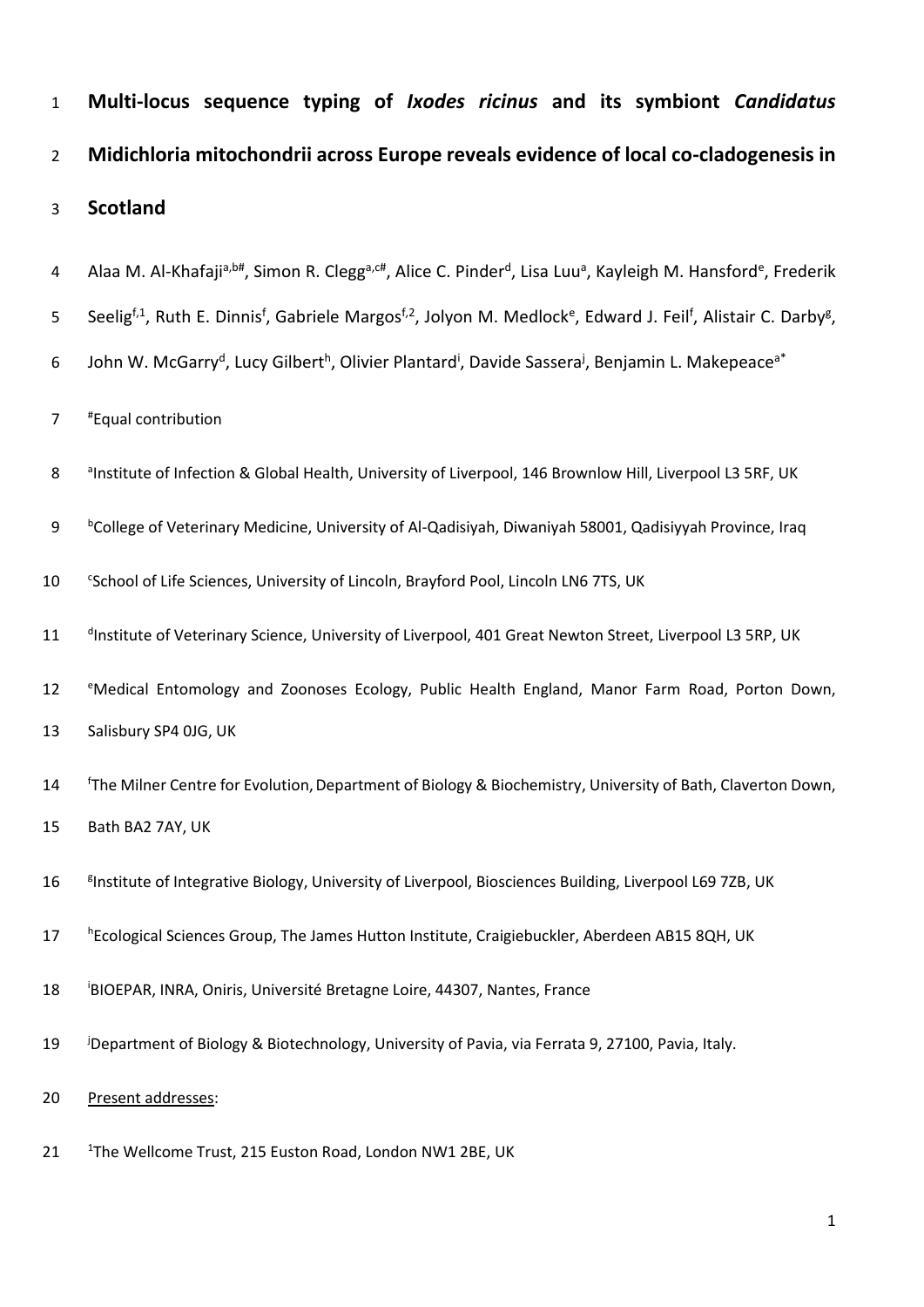- <sup>2</sup> German National Reference Centre for *Borrelia*, Bavarian Health and Food Safety Authority, Veterinärstrasse
- 2, 85764 Oberschleißheim, Germany
- 24 \* Corresponding author. E-mail address: [blm1@liverpool.ac.uk](mailto:blm1@liverpool.ac.uk)
- **Note**: Supplementary data associated with this article.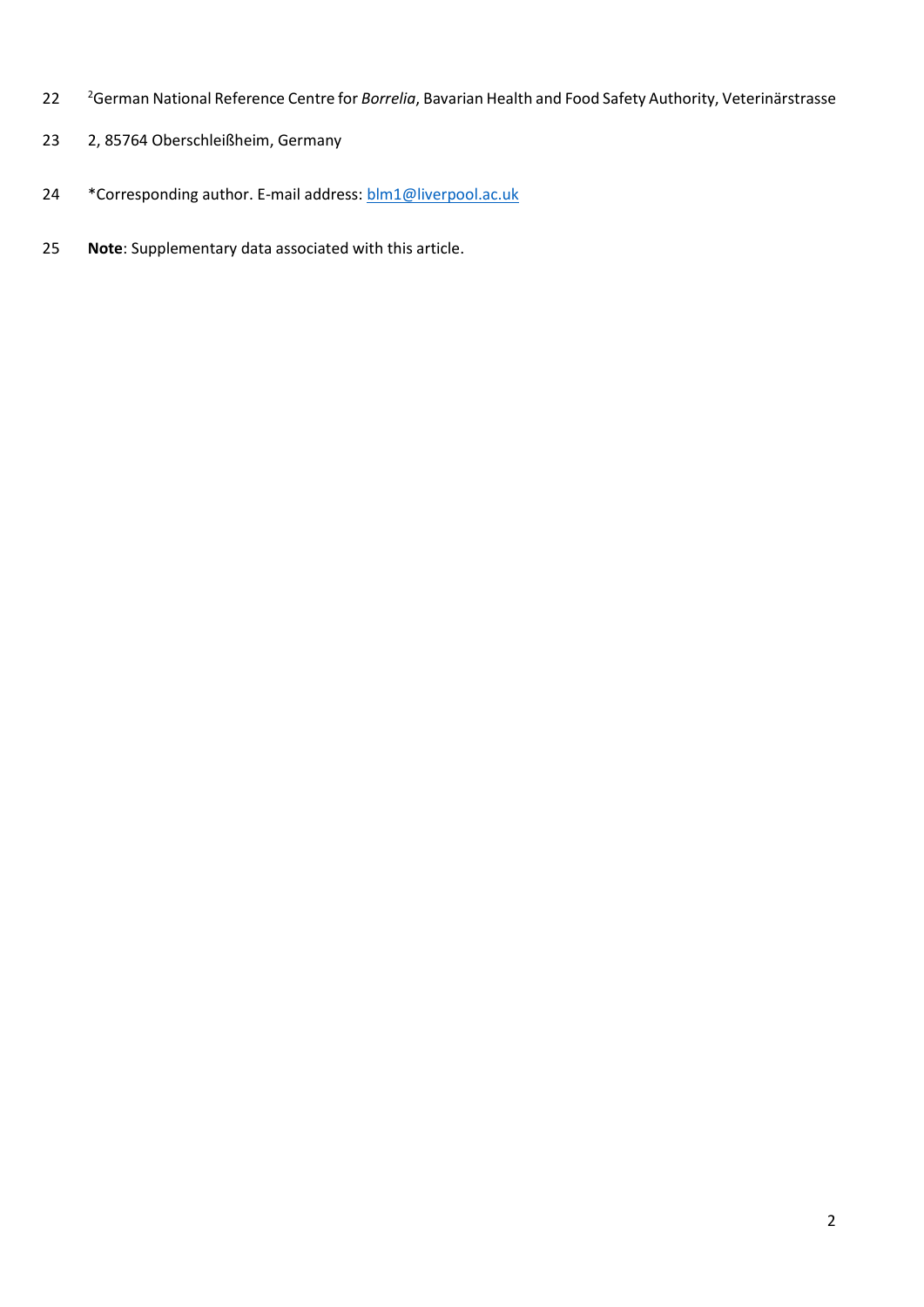## **Abstract**

 Ticks have relatively complex microbiomes, but only a small proportion of the bacterial symbionts recorded from ticks are vertically transmitted. Moreover, co-cladogenesis between ticks and their symbionts, indicating an intimate relationship over evolutionary history driven by a mutualistic association, is the exception rather than the rule. One of the most widespread tick symbionts is *Candidatus* Midichloria, which has been detected in all of the major tick genera of medical and veterinary importance. In some species of *Ixodes*, such as the sheep tick *Ixodes ricinus* (infected with *Candidatus* Midichloria mitochondrii)*,* the symbiont is fixed in wild adult female ticks, suggesting an obligate mutualism. However, almost no information is available on genetic variation in *Candidatus* M. mitochondrii or possible co-cladogenesis with its host across its geographic range. Here, we report the first survey of *Candidatus* M. mitochondrii in *I. ricinus* in Great Britain and a multi-locus sequence typing (MLST) analysis of tick and symbiont between British ticks and those collected in continental Europe. We show that while the prevalence of the symbiont in nymphs collected in England is similar to that reported from the continent, a higher prevalence in nymphs and adult males is apparent in Wales. In general, *Candidatus* M. mitochondrii exhibits very low levels of sequence diversity, although a consistent signal of host-symbiont coevolution was apparent in Scotland. Moreover, the tick MLST scheme revealed that Scottish specimens form a clade that is partially separated from other British ticks, with almost no contribution of continental sequence types in this north-westerly border of the tick's natural range. The low diversity of *Candidatus* M. mitochondrii, in contrast with previously reported high rates of polymorphism in *I. ricinus* mitogenomes, suggests that the symbiont may have swept across Europe recently via a horizontal, rather than vertical, transmission route.

Keywords: Symbiosis, mutualist, vector, mitochondrion, MLST, red deer.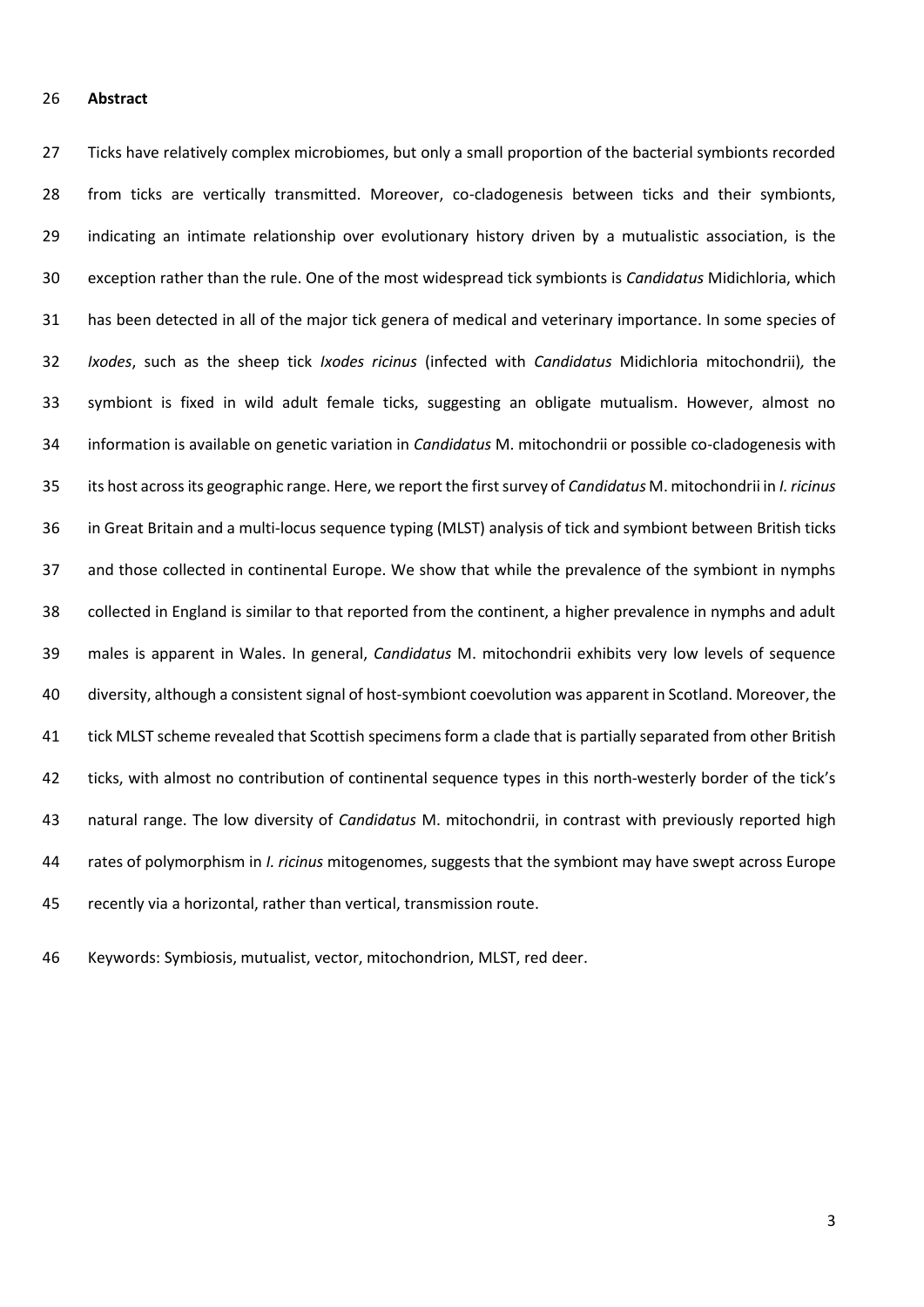#### **Introduction**

 In common with many other arthropods, the advent of 16S rRNA profiling using next-generation sequencing methods has revealed complex microbiomes in ticks (Bonnet et al., 2017). However, an important subset of such microbial communities, the bacterial symbionts that are maternally inherited, fall into just 10 genera. A recent meta-analysis has indicated that of these, obligate tick symbionts (*i.e*., those present in most, if not all, individuals of a given species across both temporal and geographical scales) are restricted to five genera: *Coxiella* and *Rickettsiella* (order *Legionellales*), *Rickettsia* and *Candidatus* Midichloria (order *Rickettsiales*), and *Francisella* (order *Thiotrichales*) (Duron et al., 2017). While evidence of tick-symbiont co-cladogenesis between members of the genus *Rhipicephalus* and their *Coxiella*-like endosymbionts has been reported, this appears to be exceptional (Duron et al., 2017; Duron et al., 2015). Indeed, patterns of coevolution between ticks and their bacterial symbionts show dynamic evidence of losses, gains, and horizontal transfers between tick species, with these widespread *Coxiella*-like endosymbionts being replaced by members of the other four symbiont genera in multiple lineages (Duron et al., 2017).

 From an applied perspective, tick symbionts are of interest for at least four reasons. First, the origin of some pathogens of humans (including *Coxiella burnetii,* the spotted-fever group rickettsiae and possibly *Francisella tularensis*) and other vertebrates can be traced to symbiotic bacteria that were originally restricted to arthropods (Duron et al., 2015; Scoles, 2004; Weinert et al., 2009). This is an ongoing process that can lead to the emergence of diseases, such as Q-fever and tularaemia, which no longer require ticks in order to be transmitted between vertebrate hosts. Second, symbionts might affect the transmission of related (*i.e*., other intracellular bacteria) or unrelated (*i.e*., viruses or helminths) pathogens by the vector, as has been demonstrated for *Wolbachia* infections in mosquitoes under certain conditions (Gomes et al., 2017; Kambris et al., 2009; Walker et al., 2011). Third, symbionts have the potential to affect the reproductive fitness of their hosts, and this could be exploited for vector control as has been attempted with *Wolbachia* symbionts in mosquitoes (Laven, 1967; O'Connor et al., 2012). Finally, symbionts might interfere with the diagnosis of infections caused by related bacteria, or more positively, could provide a means to identify biomarkers of 72 tick exposure (Mariconti et al., 2012).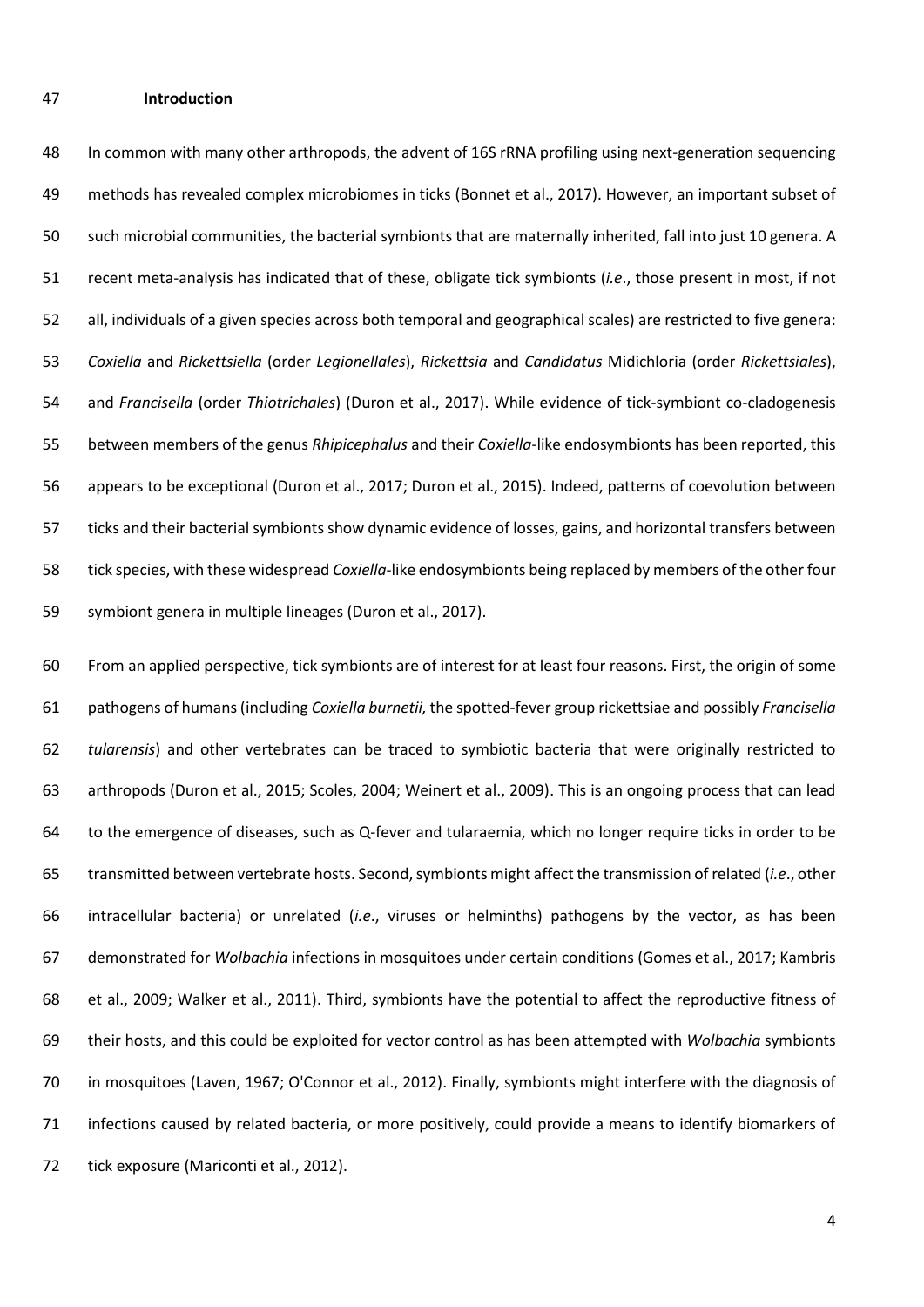The family *Midichloriaceae* is a group of obligate intracellular bacteria associated with a diverse range of protistan, vertebrate, arthropod, and marine invertebrate hosts (Montagna et al., 2013). The type species, *Candidatus* Midichloria mitochondrii (hereafter *M. mitochondrii*) was originally described from the castor bean or sheep tick, *Ixodes ricinus* (Lo et al., 2006)*.* This vector of the causative agents of Lyme borreliosis, tick-borne encephalitis, louping ill, tick-borne fever (anaplasmosis) and redwater fever (babesiosis) is the most important tick, from a medical and veterinary perspective, in Western and Central Europe (Medlock et al., 2013). Studies on wild *I. ricinus* in continental Europe have shown fixation of *M. mitochondrii* in female ticks, whereas 44% of adult males are infected (Sassera et al., 2008). Notably though, it has been observed that *M. mitochondrii* can be lost from *I. ricinus* during the process of laboratory colonisation (Lo et al., 2006). Other strains of *Midichloria* have been detected in all major tick genera of medical and veterinary importance, but often at a low prevalence (in populations) and density (in individuals) (Cafiso et al., 2016). Only a few members of the genus *Ixodes* exhibit *Midichloria* infections that have reached fixation, and the cellular tropism appears to be variable, with the symbiont colonising mitochondria in *I. ricinus* but not in those of the Australian paralysis tick, *Ixodes holocyclus* (Beninati et al., 2009). Moreover, absence of co- cladogenesis between *Midichloria* and ixodid ticks has been reported (Duron et al., 2017; Epis et al., 2008). Accordingly, *Midichloria* DNA and antigens have been detected in the blood of parasitized mammals, suggesting that this bacterium can be transmitted horizontally between ticks (Bazzocchi et al., 2013).

 The role of *M. mitochondrii* in the biology of its host has not been elucidated, but multiple nonexclusive hypotheses have been suggested. The increase in *M. mitochondrii* numbers in concert with feeding is suggestive of a role in the metabolism of the blood meal (Sassera et al., 2008). Conversely, the loss of the symbiont in populations maintained in the laboratory could be indicative of a role that is only important in the wild, such as increasing survival in cold climates (Lo et al., 2006). As a precedent, the tick-borne pathogen *Anaplasma phagocytophilum* has been reported to up-regulate the expression of an antifreeze protein in its host, *Ixodes scapularis* (Neelakanta et al., 2010). The presence in the *M. mitochondrii* genome of a peculiar proton-pumping respiratory haem-copper oxidase gene set (*cbb3*) indicates that this symbiont is capable of performing oxidative phosphorylation at low oxygen tensions, which could facilitate ATP production when oxygen is scarce (Sassera et al., 2011); for instance, under very wet conditions when ticks may become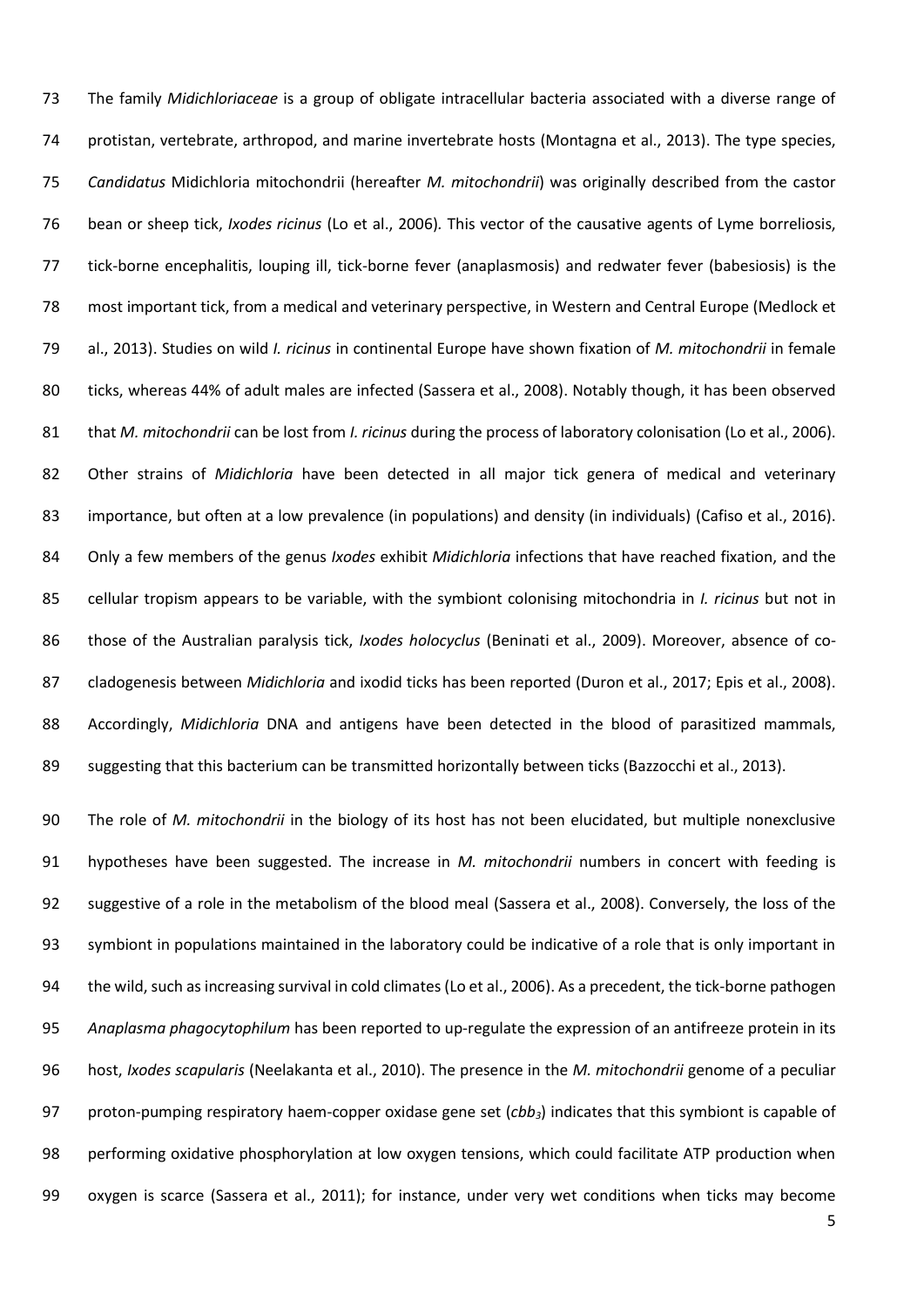temporally submerged. Finally, the presence in the *M. mitochondrii* genome of complete metabolic pathways for *de novo* B-vitamin synthesis (Sassera et al., 2011) could indicate that the symbiont provides such molecules to the host, as they are absent from blood, the sole nutrient the tick consumes (Rio et al., 2016).

 Defining the phylogeography of *I. ricinus* across its range has proved controversial, in large part because the substantial size and repeat content of its genome has precluded genome-wide population studies. Early studies based on mitochondrial markers suggested that even distant populations across continental Europe were genetically indistinguishable (Casati et al., 2008), or that only populations separated by the Mediterranean basin were significantly different (Noureddine et al., 2011) [although North African "*I. ricinus*" may in fact be a different species, *Ixodes inopinatus* (Estrada-Pena et al., 2014)]. However, other workers have reported that population structure is clearly detectable in *I. ricinus*, sometimes even at relatively fine physical scales, depending on the precise genetic markers used and the geographic regions sampled (Dinnis et al., 2014; Roed et al., 2016). Furthermore, one microsatellite-based study provided evidence that *I. ricinus*  can be divided into host-adapted "races" (Kempf et al., 2011).

 Here, we present the first combined population genetic analysis of *I. ricinus* and *M. mitochondrii* across a wide swathe of its geographic range using multi-locus sequence typing (MLST) of tick mitochondrial markers and bacterial housekeeping genes. We show that although *M. mitochondrii* exhibits a remarkably low level of genetic diversity, tick and symbiont populations in Great Britain, and particularly in Scotland, have a distinct signature that provides evidence of local coevolution in isolation from continental Europe. This has potential implications for the natural history of *I. ricinus* in the United Kingdom and its role in the spread of disease.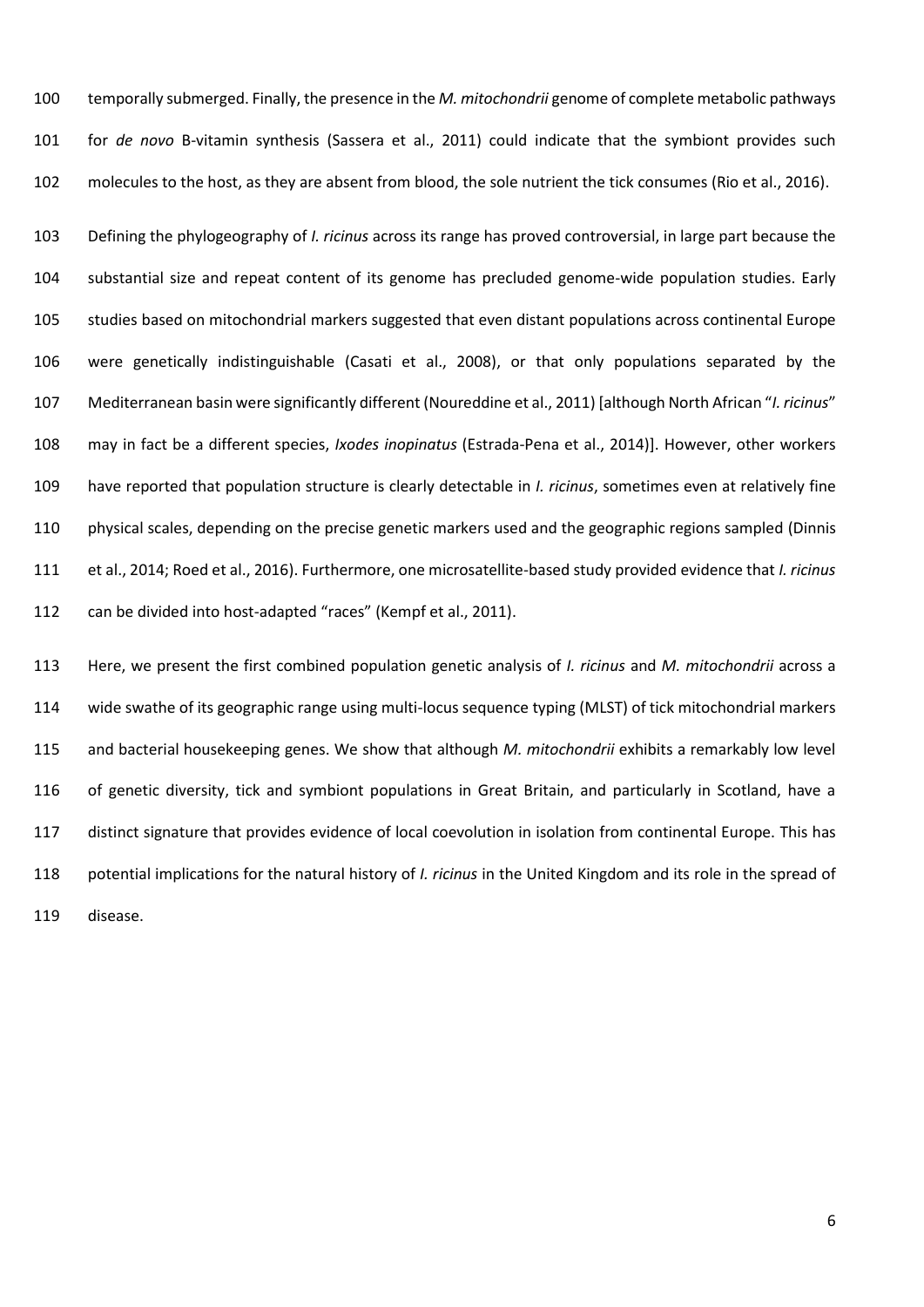### **Materials and methods**

## **Samples for detection and quantification of** *M. mitochondrii*

 Adult and nymphal ticks in various states of engorgement were removed from three freshly-culled fallow deer (*Dama dama*) belonging to the Powis Castle estate (Table 1). Questing nymphs were collected using the flagging method from five field sites in southern England (Table 1). All ticks were placed in 70% ethanol on collection and stored at 4°C. Morphological identifications were conducted using a dissecting microscope with reference to (Hillyard, 1996).

# **Sample collection for generation of tick-symbiont MLST data**

 *I. ricinus* questing or partially-fed adult females were collected from Powis Castle estate, Wales, as above (*n* = 12); Aberdeenshire, Scotland (*n* = 12); Chizé, France (*n* = 16); Appennino tosco-emiliano, Italy (*n* = 12); and the Zermatt valley, Switzerland (*n* = 12). In addition, 12 samples of *I. ricinus* genomic DNA originating from Bonn, Germany, were available from an archived collection (-20˚C) used for borreliosis studies at the University of Bath (Vollmer et al., 2013). Specimens were identified as *I. ricinus* using morphological criteria (Hillyard, 1996). All locations sampled for the MLST analyses are displayed in Figure 1.

## **DNA extraction**

 Ticks were rinsed with distilled water to remove ethanol. Each specimen was dissected from the palps to the anal groove using a scalpel blade under a dissecting microscope. Quadrisection was applied to the larger stages (engorged females and semi-engorged females) and bisection for smaller specimens (unengorged females, males and nymphs).

 DNA was extracted from ticks using alkaline hydrolysis as described by (Ammazzalorso et al., 2015). Briefly, 150 μl of 14.5 M ammonium hydroxide (Sigma-Aldrich) was added to each dissected tick, which was boiled for 20 min in open tubes in a dry block heater housed in a fume cupboard. The final volume of 70 – 100 μl was centrifuged for 10 min at 10,000 × *g* to remove debris. In order to increase the DNA concentration for nymph samples only, 30 kDa Nanosep centrifugal devices (Pall Life Sciences) were used to reduce the volume 144 to ~20 µl. DNA concentrations were quantified by a fluorescent dye intercalation method (Quant-iT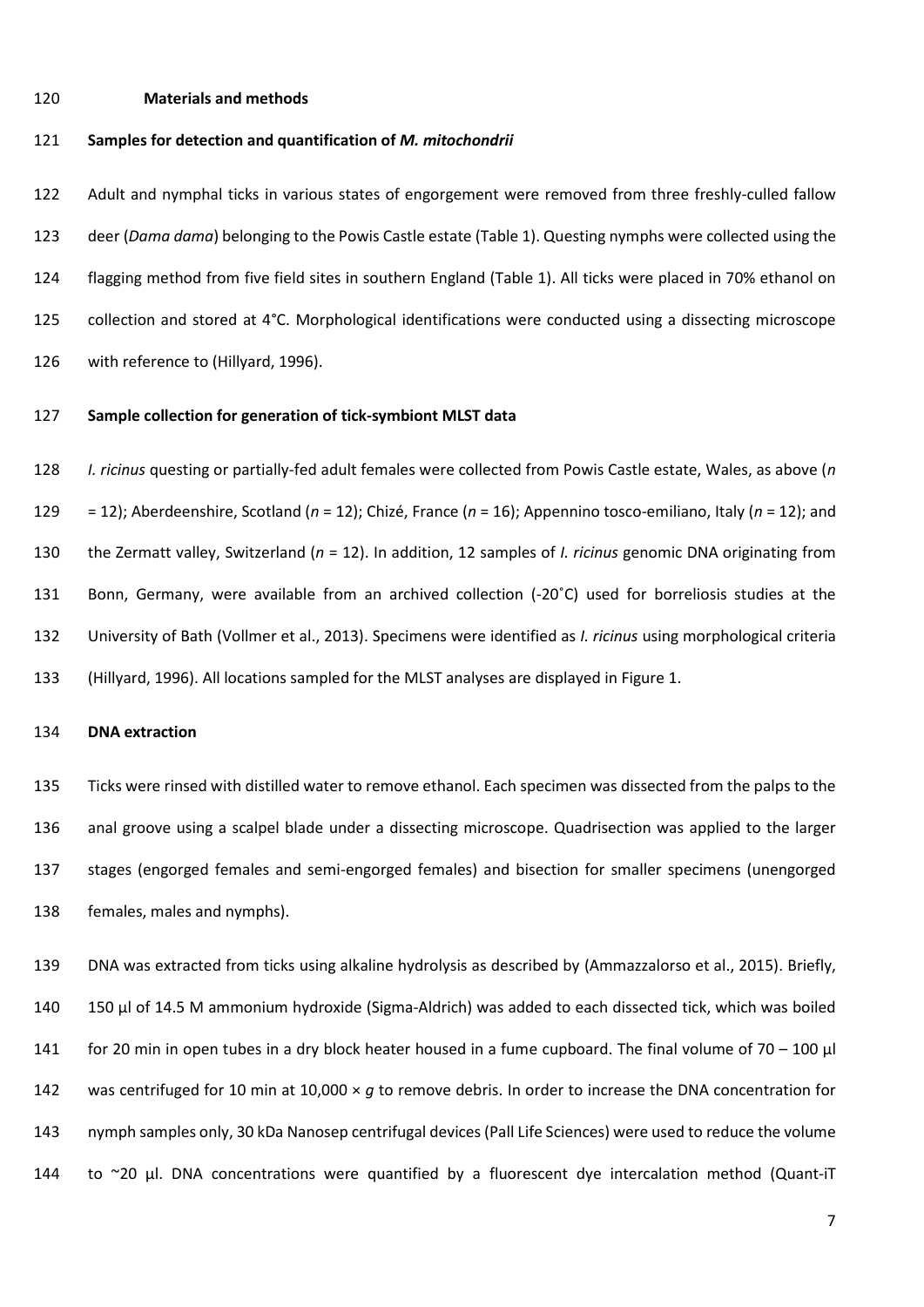PicoGreen dsDNA Assay Kit, Invitrogen) using a microplate fluorimeter (Infinite F200, Tecan) and Magellan Data Analysis Software (Tecan).

## **Quantitative PCR for** *M. mitochondrii*

 To quantify *M. mitochondrii* in tick lysates, quantitative PCR (qPCR) was applied according to a modification of a published method (Sassera et al., 2008). A 146-bp fragment of the symbiont DNA gyrase subunit B gene (*gyrB*) was amplified as previously described. To normalise symbiont copies between different tick stages, a new qPCR assay targeting a tick single-copy nuclear gene was designed. This amplified a 77-bp fragment from exon 2 of the ribosomal protein L6 gene (*rpl6*), based on the sequence from *I. scapularis* (NCBI Reference Sequence: XP\_002400555.1), with primers 5'-CCGGTCCAAGATTCCACA-3' (sense) and 5'-TGCGCTTCCTCTTCTCCTTG-3' (antisense). Standards for both assays comprised synthetic long oligonucleotides representing full-length amplicons (obtained from Eurogentec for *gyrB* and Sigma-Aldrich for *rpl6*).

157 The qPCR assays were performed in 20  $\mu$  reaction volumes containing final concentrations of 1 $\times$  SensiMix SYBR No-ROX master-mix (Bioline), 400 nM (for *gyrB*) or 200 nM (for *rpl6*) each primer, and 1 µl of tick DNA (replaced with nuclease-free water in no-template control reactions). The qPCR reactions were run on a CFB-3220 DNA Engine Opticon 2 System (Bio-Rad) using the published cycling conditions for *gyrB* (Sassera et al., 2008) and these modifications for *rpl6*: initial denaturation at 95°C for 10 min; followed by 35 cycles of denaturation at 95°C for 15 s, annealing at 55°C for 30 s, and extension at 72°C for 15 s; with a melt-curve from 55 - 95°C (increasing in increments of 0.5°C per cycle). Linear regression analysis based on tenfold 164 dilutions of the standards ( $5 \times 10^6 - 5 \times 10^{-1}$  copies/ $\mu$ l) was conducted using Opticon Monitor software version 165 3.1. All PCR assays were conducted on two dilutions of each sample, and copy number calculations were performed using the dilution that lay closest to the middle of the standard curves.

## **MLST scheme and PCR assays**

 In order to identify candidate genes for the *M. mitochondrii* MLST scheme, 14 loci present as a single copy in the symbiont genome and detected throughout the sequenced genomes of the order Rickettsiales (*gpsA,*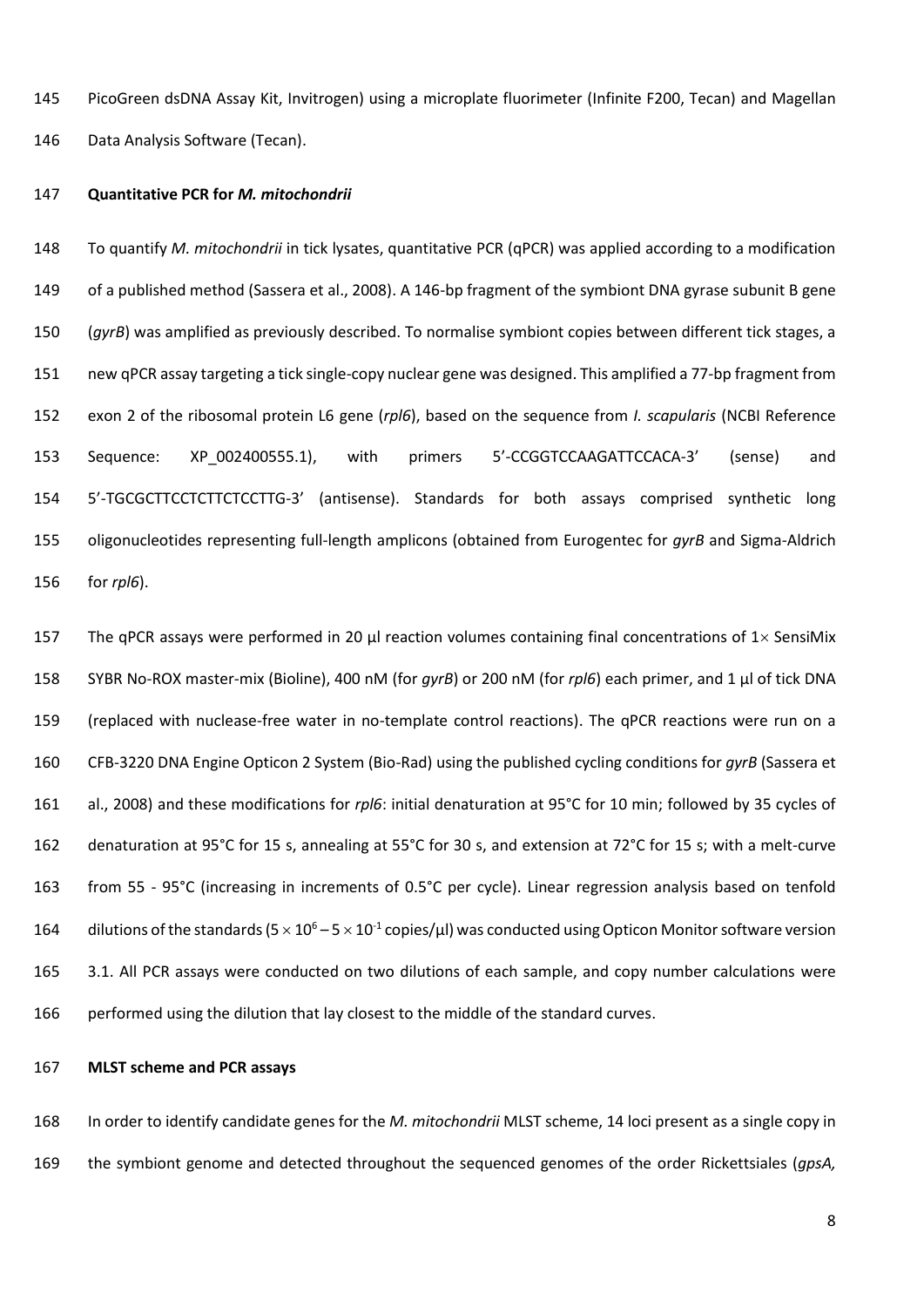*mdh, nrdB, nuoF, ppdk, sucD, sucB, adk, lepB, lipA, lipB, secY, sodB, sucA*) were evaluated. Following primer design and initial PCR attempts for these 14 genes using five adult *I. ricinus* specimens each from England, Scotland, Latvia, Germany, Switzerland and Portugal, all genes except *sucB* and *lepB* were amplified successfully. However, only five loci [*nuf2* (kinetochore protein), *adk* (adenylate kinase), *ppdk* (pyruvate orthophosphate dikinase), *lipA* (lysosomal acid lipase), and *secY* (protein translocase subunit)] were found to exhibit any sequence variation. These were also widely distributed on the *M. mitochondrii* genome and showed no evidence of recombination when sequence alignments were evaluated with RDP4 (v. Beta 4.95) using all of the available tests within the software package (Martin et al., 2015). Therefore, these five loci were selected for the MLST scheme (Table 2). For the tick host, a previously described mitochondrial MLST scheme (Dinnis et al., 2014) was used to allow a direct comparison with existing datasets. This scheme utilises six housekeeping genes: *coi* (cytochrome oxidase I), *coii* (cytochrome oxidase II), *coiii* (cytochrome oxidase III), *atp6* (ATPase 6), *12S* (small RNA subunit) and c*ytB* (cytochrome B).

 Conventional touchdown PCR assays were performed to amplify each gene. Reactions were performed in 25- 183 Lul or 20-µl volumes containing final concentrations of 1× BioMix Red master-mix (Bioline), 1.2 µM or 1 µM 184 of each primer, and 2 μl or 1 μl of template DNA for *I. ricinus* and *M. mitochondrii*, respectively. Cycling conditions for amplification of loci from *I. ricinus* are provided in supplemental table S1. Cycling conditions for *M. mitochondrii* comprised initial heating at 94°C for 2 min, then 10 cycles of denaturation at 94°C for 30 187 s, annealing at 65°C for 30 s (decreasing by 1°C per cycle), and extension at 72°C for 30 s. This was followed 188 by an amplification phase with initial heating at 94°C for 2 min, then 29 cycles of denaturation at 94°C for 30 s, primer annealing at 55°C for 30 s, and extension at 72°C for 30 s. The final extension was performed at 72°C for 10 min.

 Despite optimisation attempts, in some cases it was not possible to produce a single amplicon band. Hence, the target band was excised using a PureLink Quick Gel Extraction Kit (Invitrogen) according to the manufacturer's instructions. The PCR amplicons were visualised using a Safe Imager transilluminator (Invitrogen) and purified with a QIAquick PCR purification kit (Qiagen) following the manufacturer's instructions.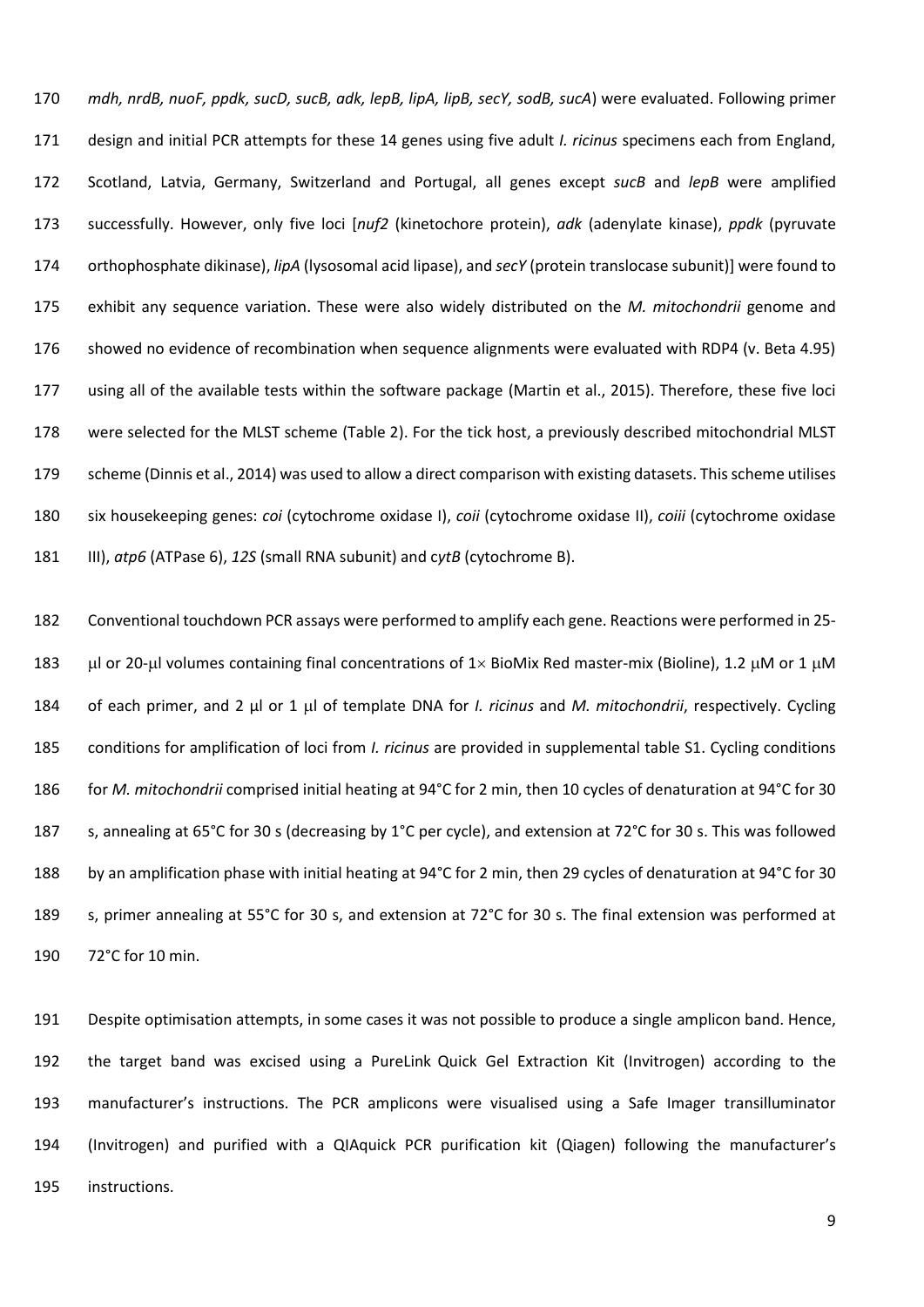### **Molecular identification of Welsh and Scottish specimens**

 To confirm morphological identification of the Welsh and Scottish specimens, a conventional PCR assay targeting the mitochondrial 16S rRNA gene was applied (Black and Piesman, 1994). Following gel electrophoresis, PCR products were purified using a Monarch PCR & DNA Cleanup Kit (New England Biolabs) according to the manufacturer's instructions. Sanger sequencing of the PCR products in both directions was performed by Source BioScience.

#### **Sequence analysis**

 Purified PCR products were sequenced using Sanger chemistry by Eurofins MWG or Macrogen and chromatograms were verified and assembled using BioEdit [Ibis Bioscience (Hall, 1999)]. Gene sequences were aligned using CLUSTALW as implemented in Mega 6.0 (Tamura et al., 2013). Alleles and sequence types (STs) were assigned manually and analyzed using eBURST [(Feil et al., 2004) data not shown]. Individual loci from *M. mitochondrii* and *I. ricinus* ticks were manually concatenated separately. All gene sequences have been submitted to NCBI (Tables 3 and 4).

 For *I. ricinus* (but not *M. mitochondrii*), sequences obtained using the same MLST scheme used in the present study were available from England, Scotland, Latvia, Switzerland, Germany and Portugal (Figure 1). The sequences from England, Scotland and Latvia were used in a previous MLST study of *I. ricinus* population structure (Dinnis et al., 2014), whereas the unpublished sequences from other locations were obtained during an epidemiological analysis of Lyme borreliosis (Vollmer et al., 2013).

 To infer phylogeny for all individual loci, the sequence alignment was subjected to Modeltest as implemented in Topali (Milne et al., 2009), which indicated that the best-fit model for phylogeny was TN93 (Tamura and Nei, 1993). In order to analyse the phylogenetic relationships of each gene for the bacterial endosymbiont and the tick host, nucleotide and amino acid maximum-likelihood phylogenetic trees (with bootstrap values based on 10,000 iterations) were produced. Individual gene alignments were concatenated and realigned. Phylogenetic inferences were made as described above using the same TN93 model as predicted by Topali, and maximum-likelihood trees were again drawn using 10,000 bootstrap iterations.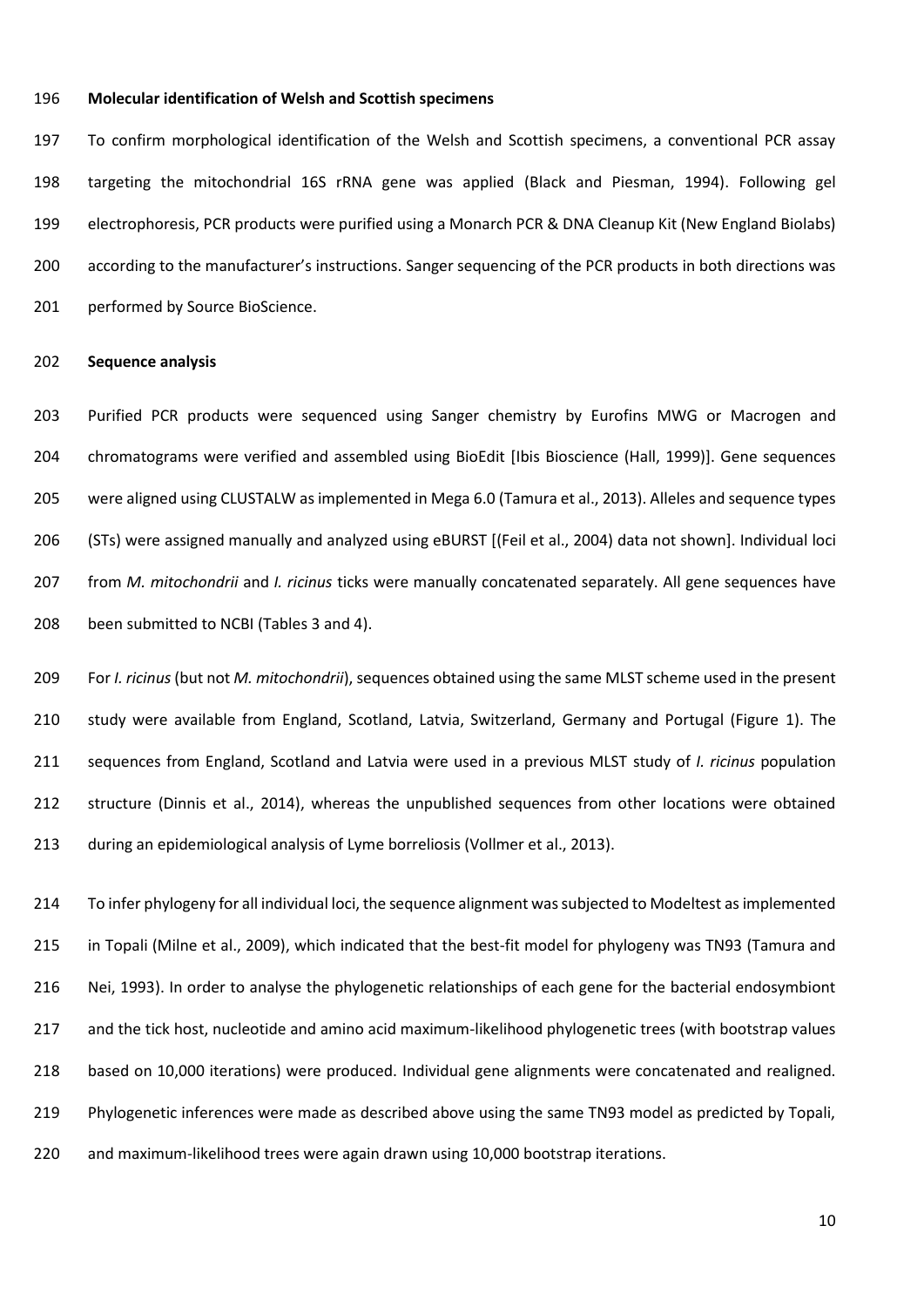Minimum-spanning distance trees were drawn using PHYLOViZ (Francisco et al., 2012). Pie-charts were produced in Microsoft Excel and manually transposed onto the minimum-spanning tree to indicate the origin 223 of each sample in each node. Full DNA alignments were screened for recombination using SplitsTrees4 (Huson and Bryant, 2006), as well as for positive and negative selection using GARD and SLAC via the Datamonkey web server (Pond and Frost, 2005). In addition, the possibility that nuclear mitochondrial pseudogenes (*numts*) had been amplified by the tick MLST scheme was considered by inspection of 227 translated sequences for indels or in-frame stop codons (Song et al., 2008).

### **Statistical analysis of** *Midichloria* **density**

 *Midichloria* copy numbers normalised against *rpl6* were compared between tick stage (for the Welsh samples) and collection location (for the English nymphs) in IBM SPSS Statistics v. 24 (IBM Corp.). Data were log-transformed and Levene's homogeneity of variance test was run to verify that variances were not significantly different between groups. Where variances were equal, a one-way ANOVA was performed with Tukey's post-hoc test. If log-transformation failed to equalise the variances, a non-parametric ANOVA (Kruskal-Wallis test) was conducted. The critical probability was set as *P* <0.05.

#### **Ethics statement**

 Culling of fallow deer in Wales prior to tick removal was performed for routine population management at 237 the Powis Castle estate, Powys, by qualified deerstalkers. French ticks were collected from roe deer (*Capreolus capreolus*) in the Chizé Forest in strict accordance with the recommendations of the French National Charter on the Ethics of Animal Experimentation, and Directive 2010/63/EU of the European Parliament and of the Council of 22 September 2010 on the protection of animals used for scientific purposes. The protocol was approved by the "Comité d'Ethique en Expérimentation Animale de l'Université Claude Bernard Lyon 1" (CEEA-55; DR2014-09). The capture of roe deer was conducted only by competent persons using methods that do not cause the animals avoidable pain, suffering, distress or lasting harm. All other tick specimens used in this study were unfed individuals collected from the environment.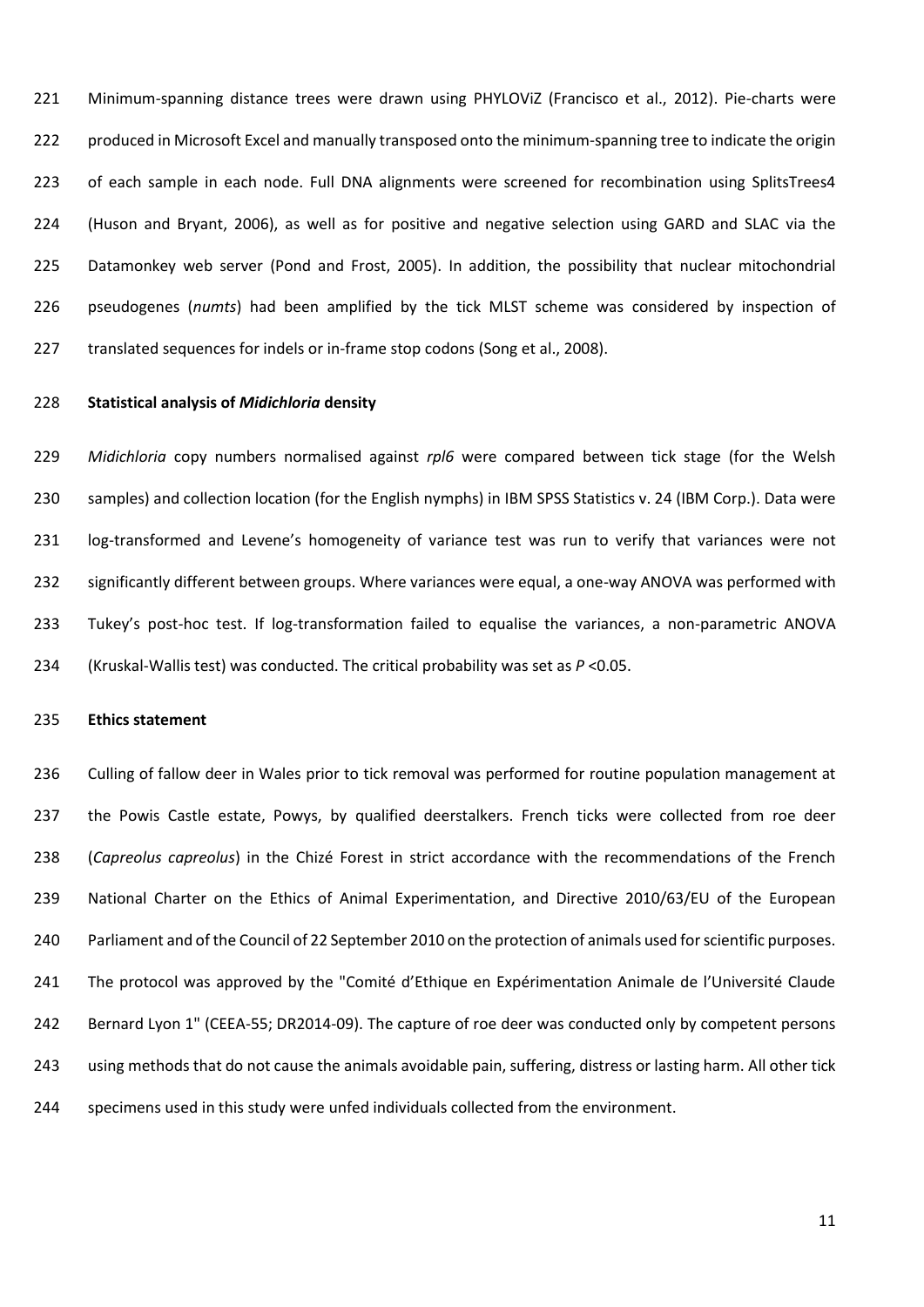**Results**

#### *M. mitochondrii* **prevalence and density between lifecycle stages and locations**

 The ticks collected from deer in Wales exhibited a very high prevalence of infection with *M. mitochondrii*, with only four specimens (three adult males and one semi-engorged female) testing negative for the symbiont. In all cases, the tick nuclear gene *rpl6* was successfully amplified. The density of *M. mitochondrii*  was significantly higher in female ticks of every engorgement stage compared with both males and nymphs (one-way ANOVA, *P* <0.01; Figure 2a), whereas levels between males and nymphs were not statistically distinguishable. Neither was the apparent positive trend between symbiont density and female tick engorgement stage statistically significant (Figure 2a).

 In contrast with the apparent fixation of *M. mitochondrii* in the partially-fed Welsh nymph samples, only approximately three-quarters of questing nymphs in England were positive for the symbiont, and this prevalence was remarkably consistent between locations (Figure 2b). While the range of symbiont densities in the English samples was very wide, the median was similar between locations and not significantly different (Kruskal-Wallis test, *P* = 0.092).

### **Population structure of** *I. ricinus*

 Sequences were obtained for all six loci for 64 tick specimens. Comparison of the sequence data revealed differing levels of variability at all loci. The average diversity between loci of *I. ricinus* was 11%, with a range from 9.8% in *coi* and 12S to 11.9% for *coiii* (Table 3). At the amino-acid level, the average diversity between loci was 22%, with a range from 11.2% in *coii* to 26.8% in *coiii* (Table 3). The number of new alleles within this study ranged from 16 (*coii*) to 43 (*cytb*) (Table 3). Sixty-three STs were identified based on the MLST allelic profiles, of which none was previously reported. Of these STs, only one was observed more than once, with 266 the remainder classified as singletons.

 These sequences were concatenated and phylogenetic analysis by maximum likelihood revealed a distinct clade composed almost entirely of Scottish and Welsh sequences, in contrast with little evidence of structure for continental Europe (Italy, France, Germany and Switzerland; Supplemental Figure S1). However, whereas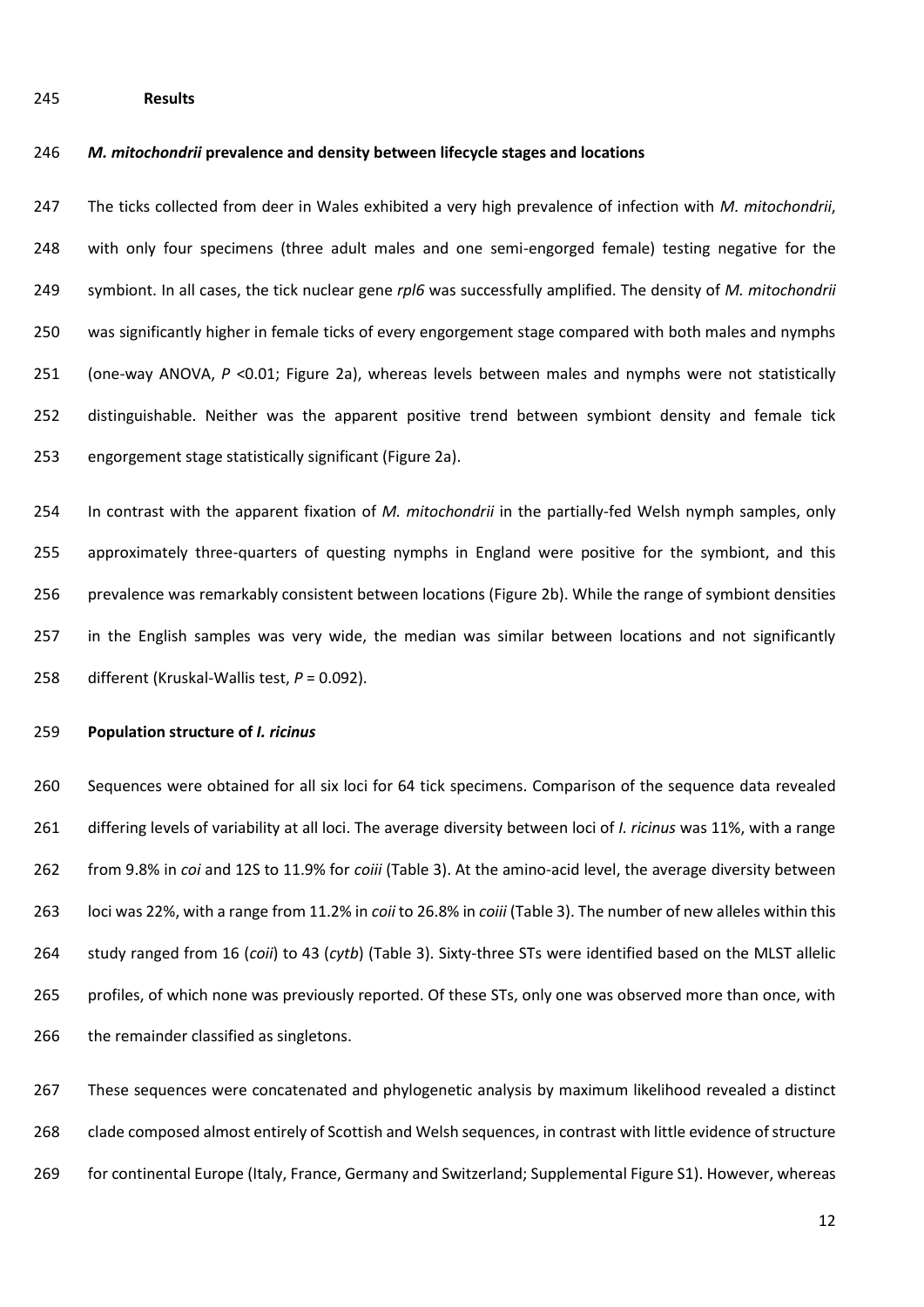none of the Scottish sequences clustered with those from continental Europe, the Welsh samples were split approximately equally between the Scottish and continental clades (Supplemental Figure S1). Phylogenetic comparison of the concatenated loci produced here with those from a previous study (Dinnis et al., 2014) revealed a generally low level of diversity across the 65 sequences (Supplemental Figure S2), with 63 unique STs. Incorporation of the previously published sequences reinforced the picture of two major clades, with the Scottish samples from both studies clustering together to the exclusion of almost all continental sequences, except for some representatives from Latvia (Supplemental Figure S2). Other samples from the 277 UK displayed segregation in similar numbers between the "Scottish" and "continental" clades.

 To assess the relatedness between different STs, a minimum-spanning tree was generated to compare the sequences obtained in the current study (Figure 3a). Sequences close to each other on the tree are generally 280 only different at a single locus, whereas the more distant sequences have fewer loci in common. Interestingly, 281 the only ST that we observed more than once (ST 478) was the founder sequence of a large clade composed predominantly of continental sequences. With the exception of ST472 from Switzerland, a second clade that we identified (founded by ST461 from Wales) was composed exclusively of British STs (Figure 3a). As for the maximum-likelihood trees, incorporation of previously derived tick STs into the minimum-spanning tree lent further support for a Scottish clade clustering with other British, and some Latvian, STs (Figure 4). However, this tree exhibited somewhat more structure in the continental STs than was previously detected (Figure 4).

 We considered two potential artefacts for the distinctiveness of the Scottish clade: misidentification of *I. inopinatus* as *I. ricinus* (Chitimia-Dobler et al., 2018; Estrada-Pena et al., 2014), or confounding of the mitochondrial MLST scheme by *numts*(Song et al., 2008). Amplification of mitochondrial 16S rRNA sequences from 12 British tick specimens distributed between England, Wales and Scotland and comparison with *I. inopinatus* 16S rRNA indicated that they are distinct from one another (Supplemental Figure S3), with a nucleotide divergence of >2.1%. Moreover, translation and alignment of tick MLST sequences showed no evidence for the indels or in-frame stop codons that are the hallmarks of *numts* (data not shown).

**Population structure of** *M. mitochondrii*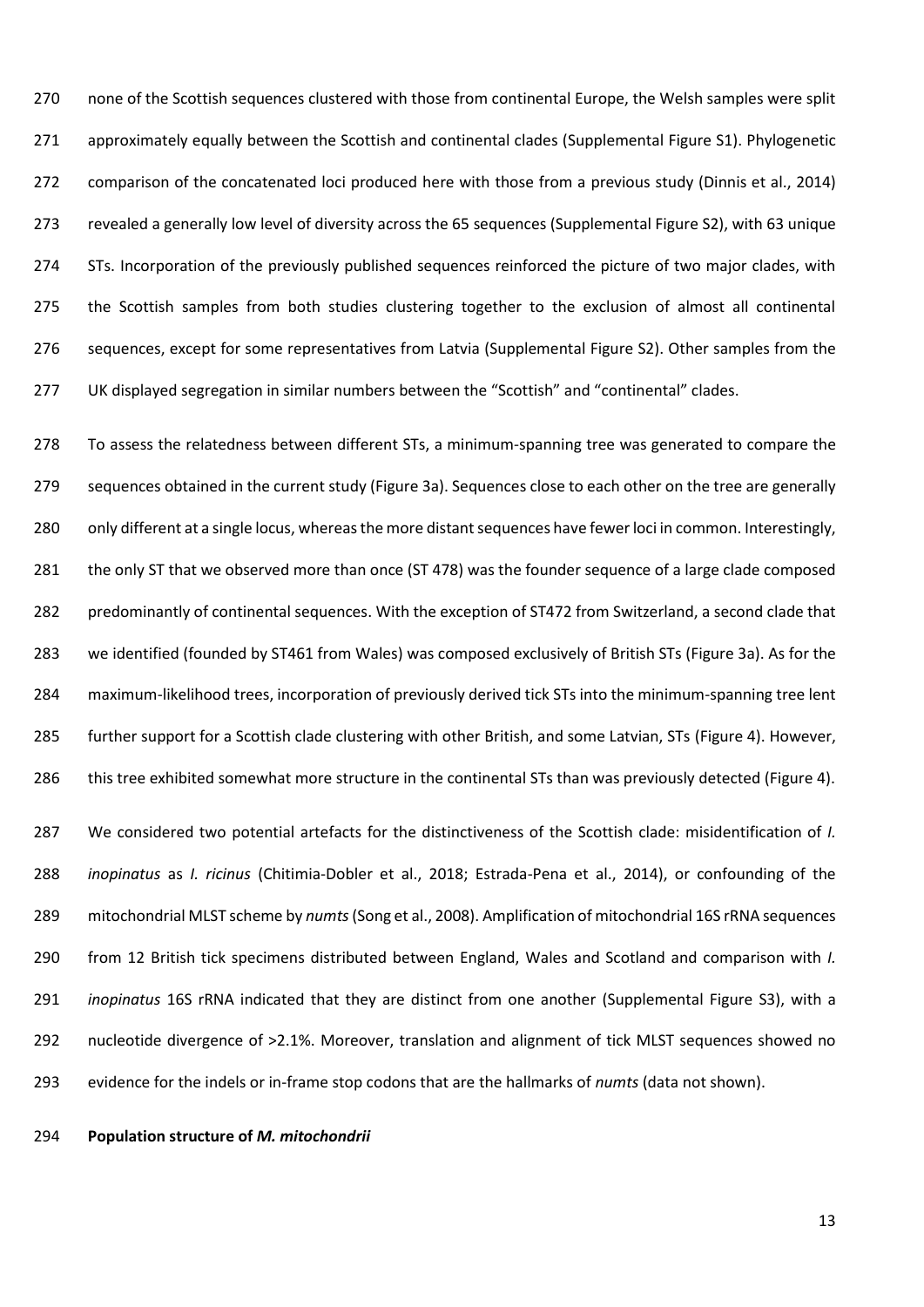For all 64 ticks, a full complement of five gene sequences from *M. mitochondrii* was obtained. Comparison of the sequence data revealed differing levels of variability at all loci, except for *lipA* which was wholly conserved throughout all sequences. The average diversity between loci of *M. mitochondrii* was very low at 0.54%, with a maximum level of 1.2% for *ppdk* (Table 4). At the amino-acid level, only two loci (*adk* and *ppdk*) showed any amino acid diversity, indicating that these genes are highly conserved and that the majority of DNA mutations are synonymous (Table 4).

 The number of DNA alleles within this study ranged from one (*lipA*) to eight (*ppdk*) (Table 4). On the basis of these MLST allelic profiles, 14 STs were identified, of which six were seen more than once. The most common ST was ST 8, which contained 28 (44%) of the 64 endosymbiont sequences, with STs 3 and 7 containing 14 and eight sequences, respectively. A maximum-likelihood tree, while clearly reflecting this low level of sequence diversity, did nevertheless resolve two clades with good bootstrap support. These were composed of all sequences of Scottish origin and approximately half of the Welsh samples, juxtaposed against a "continental" clade, containing poorly-resolved subclades with dispersion of the remaining Welsh samples between them (Supplemental Figure S4). Applying a minimum-spanning phylogenetic analysis to the *M. mitochondrii* data revealed that three STs (8, 3 and 7) were founder sequences, with STs 7 and 3 representing those which gave rise to the cluster of Scottish sequences (Figure 3b).

## **Co-evolution of** *I. ricinus* **and** *M. mitochondrii*

 To investigate potential patterns of co-cladogenesis, maximum-likelihood trees for *I. ricinus* and its symbiont were aligned to compare topologies. In total, 57 of 64 sequences showed similar positions on both trees, which is compatible with co-cladogenesis. However, extensive polytomies in the continental branches of the *M. mitochondrii* tree only allowed a distinct signal to be observed for the Scottish samples, although these were allied to a subset of the Welsh sequences (Figure 5). The seven incongruent pairs in the tree included one specimen from Scotland, two from Wales and three from Switzerland, constituting a signal of potential horizontal transmission (Figure 5).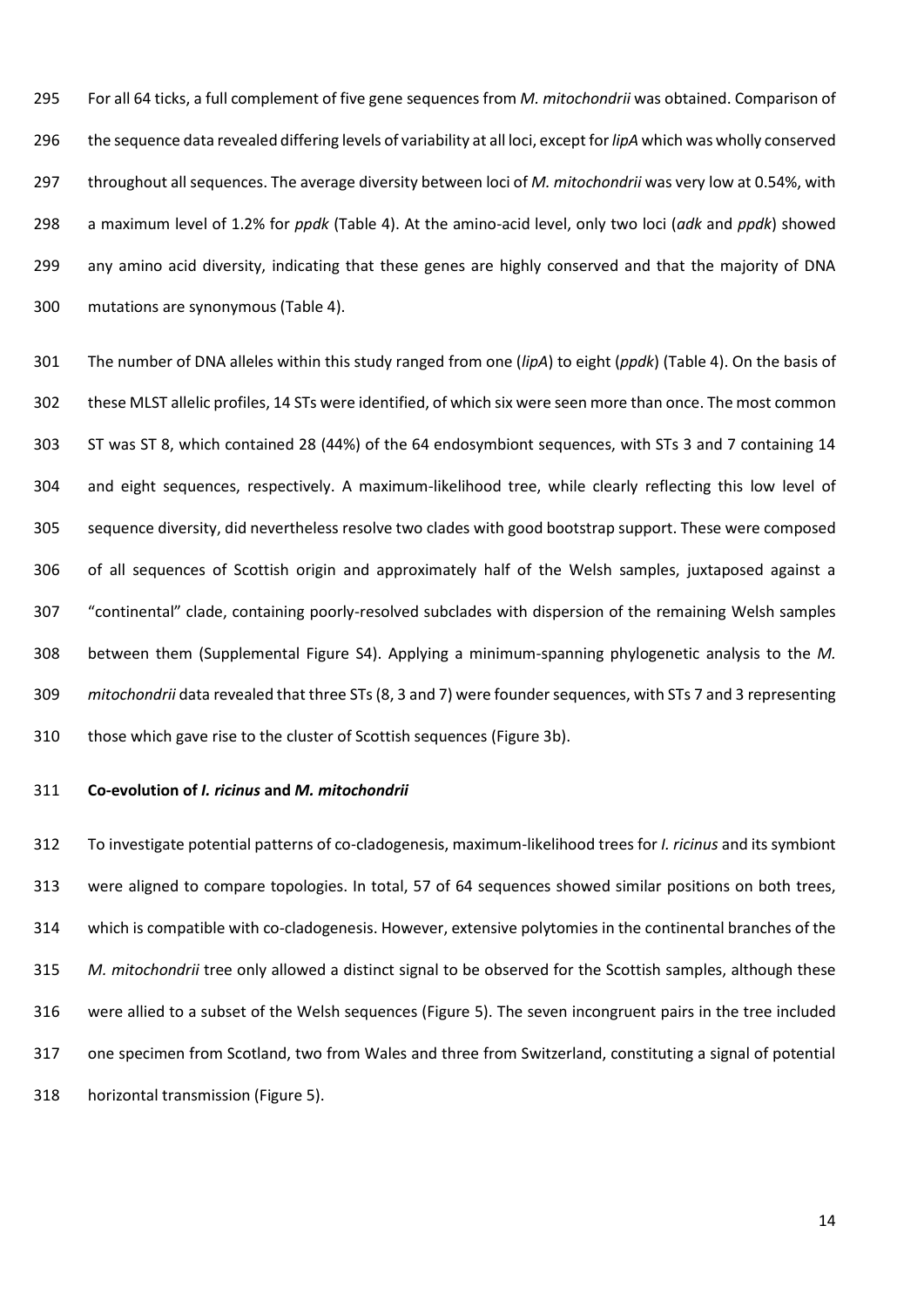#### **Discussion**

 The population structure of *I. ricinus,* assessed now in at least seven published studies (including the current work), has proved difficult to resolve. An initial small-scale study (26 ticks in total) across continental Europe (Switzerland, Italy, Austria, Denmark, Sweden and Finland) using mitochondrial markers failed to find an association between haplotype and geographic origin (Casati et al., 2008). A somewhat larger analysis (60 specimens) of both mitochondrial and nuclear markers at various scales across Europe (both on the continent and in the British Isles), North Africa, and Western Asia confirmed this apparent panmixia, with the exception 326 of clearly differentiated populations in North Africa (Noureddine et al., 2011). However, these North African specimens are now suspected to be from a different tick species, *I. inopinatus* (Estrada-Pena et al., 2014). In contrast, analysis of microsatellite markers from ~600 ticks has provided evidence for distinct "races" of *I. ricinus* collected from different host species in France, Belgium and Slovakia; for instance, between roe deer and wild boar (Kempf et al., 2011). More recent studies using several hundred ticks have resolved clearly differentiated clades between Britain and Latvia [(Dinnis et al., 2014); data also used in the present study], and between western Norway and Britain *versus* more centrally located European populations (Roed et al., 2016). Finally, a whole mitochondrial genome analysis of two *I. ricinus* populations in northern Italy, separated by only 100 km, revealed four highly divergent lineages but no geographical structuring (Carpi et al., 2016).

 In the context of these previous findings, our study is consistent with the conclusions of (Dinnis et al., 2014) and (Roed et al., 2016) in identifying the marine barrier around the British Isles as a significant impediment 338 to gene flow from continental Europe. Moreover, our data strongly corroborate the asymmetric nature of this barrier highlighted by (Roed et al., 2016), in which STs of British origin are much more common among 340 the continental European clade than vice-versa, reflecting greater easterly than westerly gene flow. This may be a result of spring migrations of birds from the British Isles seeding continental Europe with engorged immature stages, whereas the autumn migrations in the opposite direction are less likely to lead to successful tick establishment due to winter attrition. While the success rate of moulting to the next stage in the lifecycle has been estimated to be only 10% for *I. ricinus* (Randolph et al., 2002), it is possible that the spring migration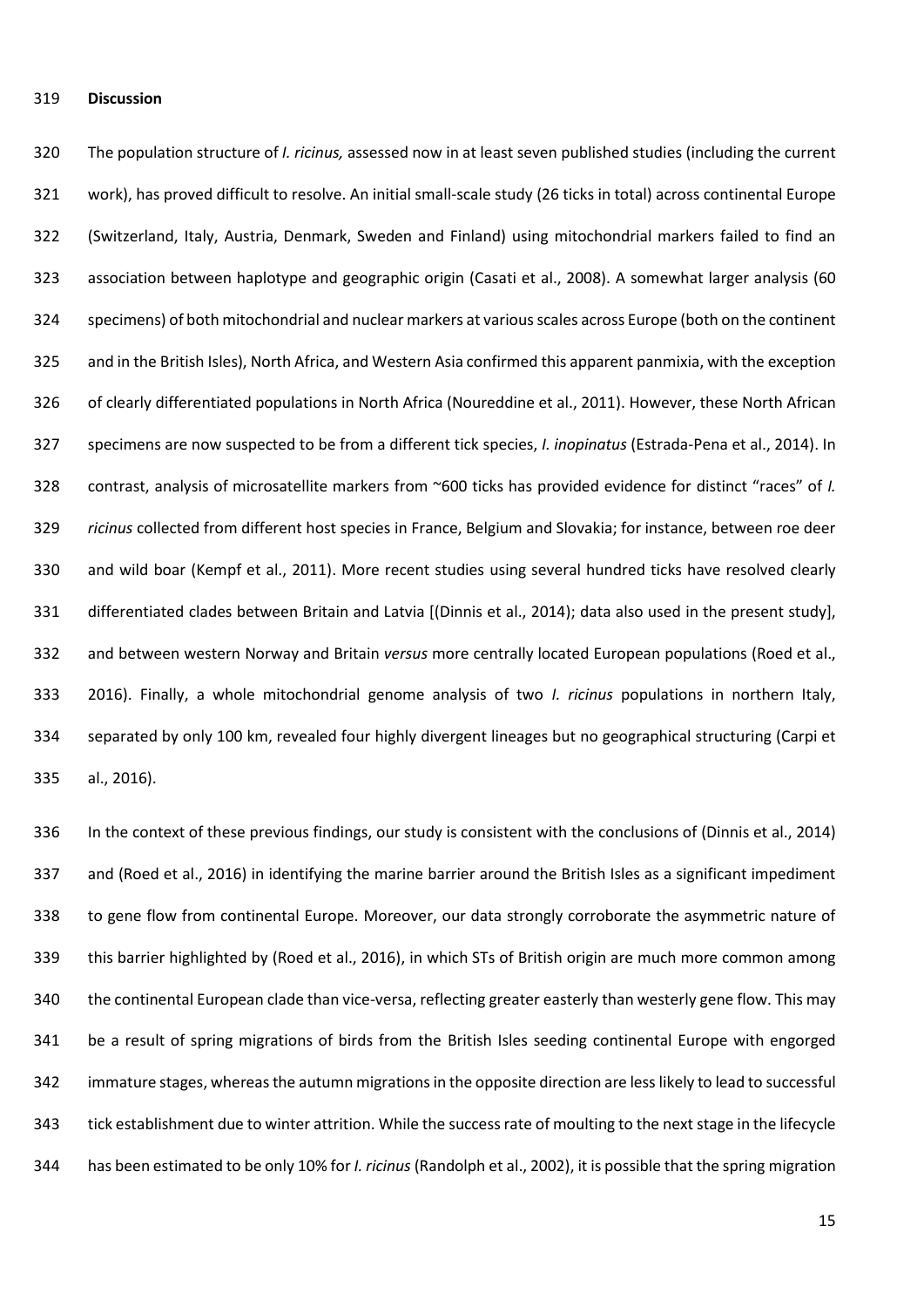of birds into the UK is accompanied by >1 million immature ticks (Pietzsch et al., 2008); thus potentially 346 contributing ~10,000 adult ticks from overseas that were transported by birds as larvae or nymphs. Even accounting for very high rates of attrition from the larval stage, this is likely to dwarf any contribution from nymphs and adults attached to travelling pets.

 Here, we conducted the first survey of *Midichloria* prevalence and density in the British Isles. Although we were unable to screen nymphs or male adults from Scotland for *Midichloria* in this study, there was a very high prevalence of the symbiont in nymphs and male adults from Wales (100% and 94% infected, respectively) in contrast with a prevalence of only ~75% in English nymphs. This supports the hypothesis that evolutionary forces experienced by *I. ricinus* in the UK may differ significantly to those in its heartland in mainland Europe. Thus, the prevalence in the English nymphs tallies perfectly with what would be anticipated if 100% of females and ~50% of male nymphs were infected (assuming a 1:1 sex ratio), as observed in continental Europe (Lo et al., 2006); whereas the Welsh data do not conform to these expected frequencies. Moreover, our data indicate that the ticks of Scotland form a discrete clade that contains STs from other parts of Britain, but very little contribution from continental Europe. Importantly, the only clear evidence for structure in our *M. mitochondrii* dataset was observed in STs from Scotland, and to a lesser extent Wales, relative to the locations in continental Europe. This indicates that the evolutionary history of the tick- symbiont relationship in these parts of the British Isles has been subject to either genetic drift caused by a population bottleneck, or selection on ticks and their symbionts for traits that are important for reproductive success in certain locales.

 Scotland has a number of biogeographical features that set it apart from the rest of the British Isles. The border region between England and Scotland, the Southern Uplands, is a hilly landscape and further north, the Grampian Mountains are a nontrivial barrier between the Central Lowlands and the Northwest Highlands. Nevertheless, these ranges of hills and mountains do not reach the lateral extent or altitude of the Alps and other mountain ranges in continental Europe where gene flow between *I. ricinus* populations appears to occur unhindered. Thus, the prehistory of the region may be more important than its current topology, as the locations where the Scottish ticks were sampled (Aberdeenshire and Inverness-shire) were covered by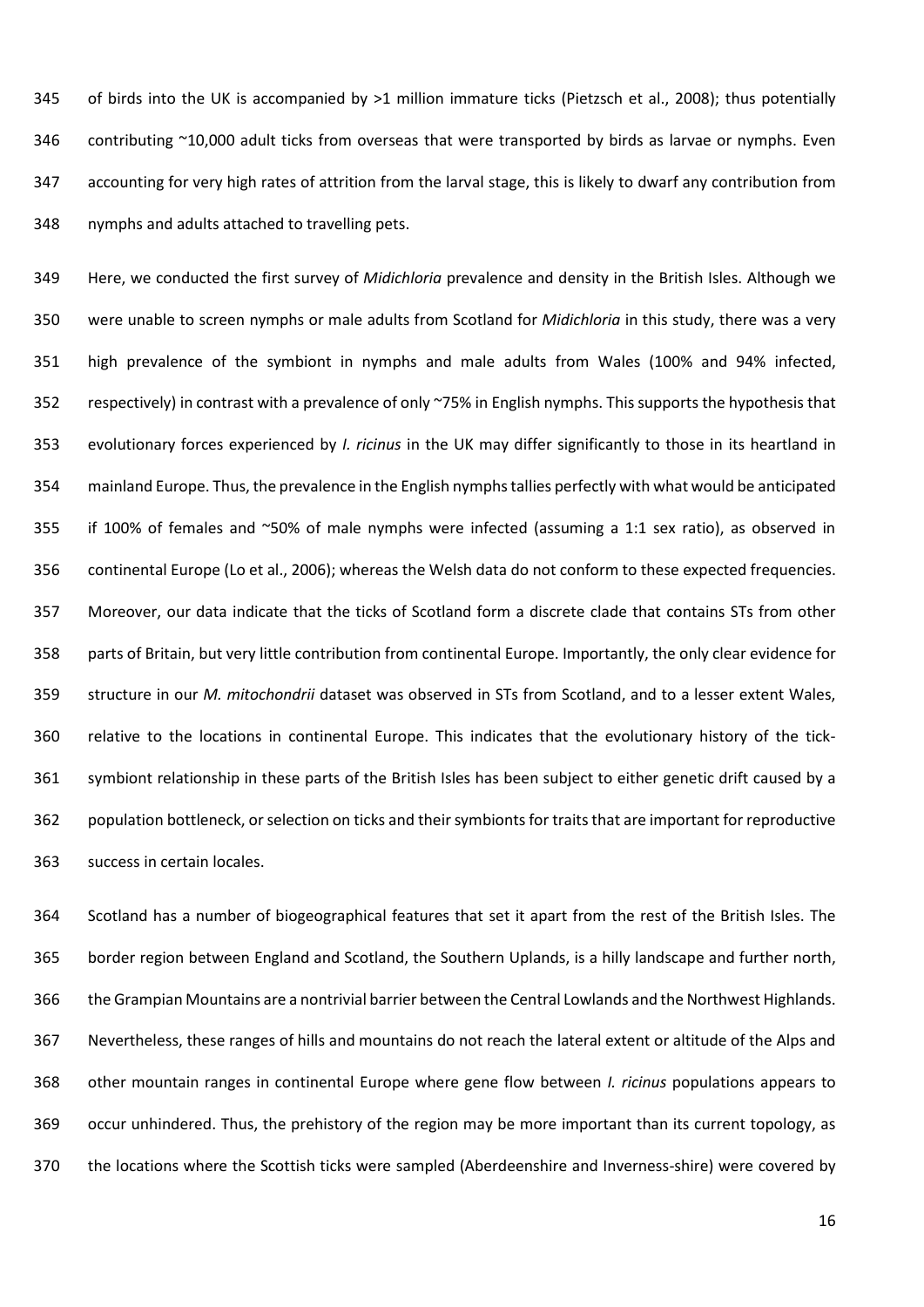ice-sheets as recently as 15,000 years ago -some 10,000 years after the British-Irish Ice Sheet began to retreat at its southerly margins - and may have experienced re-advances even beyond this date (Clark et al., 2012). The colonisation of post-glacial Scotland by *I. ricinus* is likely to have been slow and erratic, perhaps leading to strong founder effects at this north-western extent of the species' range. Phylogeographic studies of red deer (*Cervus elaphus*) suggest that populations in Western Europe, including the British Isles, derive from a refugium located on the Iberian Peninsula, with little evidence that artificial introductions by humans have impacted significantly on natural migrations (Skog et al., 2009). Even today, when populations of both native and introduced deer species are at a record high for recent times across Britain (Putman et al., 2011), densities of red deer in the Scottish Highlands greatly exceed those in most other parts of the country (Edwards, 2013). It is plausible that migrations of red deer brought *I. ricinus* to Scotland after the glacial retreats, and differences in the most abundant larger hosts between Scotland and other parts of Europe may have acted to select a "race" of *I. ricinus* that is better adapted for feeding on *C. elaphus* (Kempf et al., 2011)*.*  However, physical factors such as the longer winter at higher latitudes increasing attrition rates when ticks are dormant, as well as the reduced duration of the questing season, may have also played a role in selecting for certain tick and symbiont genotype combinations.

 An alternative scenario that might explain a strong founder effect in Scottish tick populations is stochastic introductions from bird migrations. Most records of *I. ricinus* on birds in the UK come from passerines such as the blackbird (*Turdus merula*), the willow warbler (*Phylloscopus trochilus*), the whitethroat (*Sylvia communis*), the song thrush (*Turdus philomelos*), and the dunnock (*Prunella modularis*) (James et al., 2011; Pietzsch et al., 2005); and a link between tick infestation and a tendency to forage on the ground was reported from one bird study in Scotland (James et al., 2011). While these common songbirds differ markedly in their migratory habits, none has a particular predilection for Scotland. Nevertheless, during the early post- glacial period, ticks introduced by migratory birds into Scotland may have had greater impacts on local populations than in other parts of the British Isles, perhaps supplanting existing clades through drift. In addition, some British avian *I. ricinus* records are from rare migrants that have almost never been observed outside Scotland, such as the Pechora pipit (*Anthus gustavi*) (Pietzsch et al., 2005); although as most sightings are from Shetland, it is very unlikely that such rarities have impacted on the mainland tick population.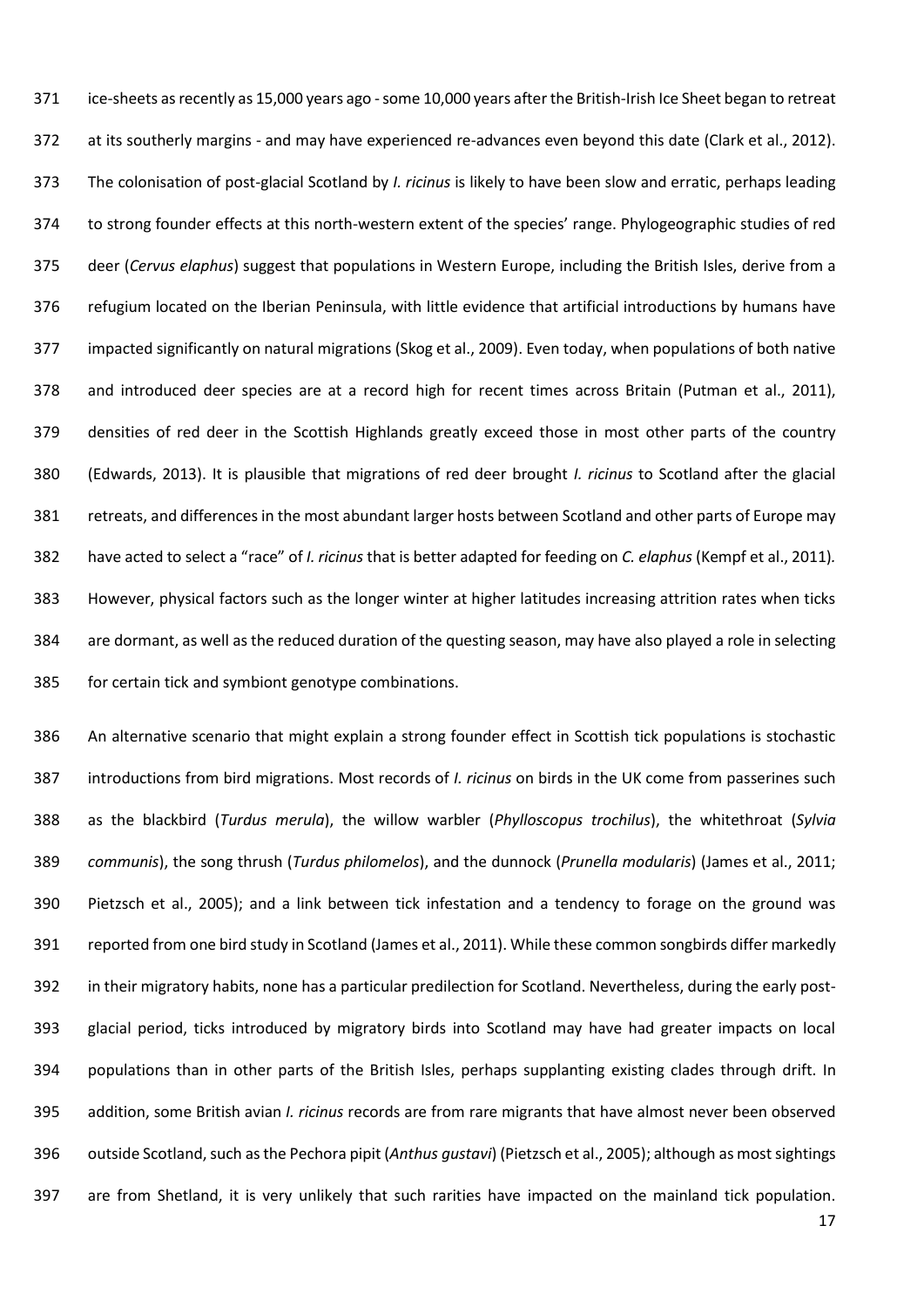Perhaps surprisingly, *I. ricinus* has also been recorded on Scotland's iconic raptor, the golden eagle (*Aquila chrysaetos*) (Pietzsch et al., 2005). It is interesting to speculate whether the tick-infested, preferred mammalian prey of golden eagles (rabbits, hares, sheep and deer), when carried large distances to nesting sites, might on rare occasions lead to the transport of viable ticks >100 km from their site of origin. Indeed, golden eagles breeding in Scotland have been frequently spotted hunting over the skies of Ireland (Watson, 2002).

 Classically, as for *Buchnera aphidicola* in aphids, obligate mutualist symbionts that are transmitted vertically down the maternal line are expected to show strict co-cladogenesis with their host (Funk et al., 2000). While our study is compatible with such a pattern of coevolution between *I. ricinus* and *M. mitochondrii*, the poor phylogenetic signal in the latter hampered efforts to clearly identify co-cladogenesis in the populations from continental Europe. Moreover, the phylogenetic mirroring of symbiont and tick population structures between the Scottish and continental clades is not sufficient evidence to conclude that co-speciation occurred between the two parties at an earlier stage of evolution. Neither does it indicate, as discussed above, that the observed co-cladogenesis is necessarily a result of adaptive selection. The apparent low diversity in the symbiont suggests a recent selective sweep through *I. ricinus* populations, at least on the mainland, consistent with a previously report involving just two molecular markers (Lo et al., 2006). However, this scenario would conflict with complete mitogenome data obtained in northern Italy, in which the four identified lineages were estimated to coalesce around 427,000 years ago, suggesting that *I. ricinus* has maintained a large population size since the Pleistocene (Carpi et al., 2016). Since mitochondria and vertically-transmitted symbionts are generally considered to be almost exclusively transmitted by the same route, a symbiont-mediated selective sweep would be expected to markedly reduce mitochondrial polymorphism (Cariou et al., 2017).

 A scenario that might resolve this discrepancy would involve a critical role for horizontal transmission in this *M. mitochondrii* sweep. Indeed, we noted phylogenetic discordance in over 10% of the tick-symbiont pairs analysed in this study. Infectious transmission of the symbiont, possibly by co-feeding, would explain the general absence of co-cladogenesis between *Midichloria* symbionts and their tick hosts across multiple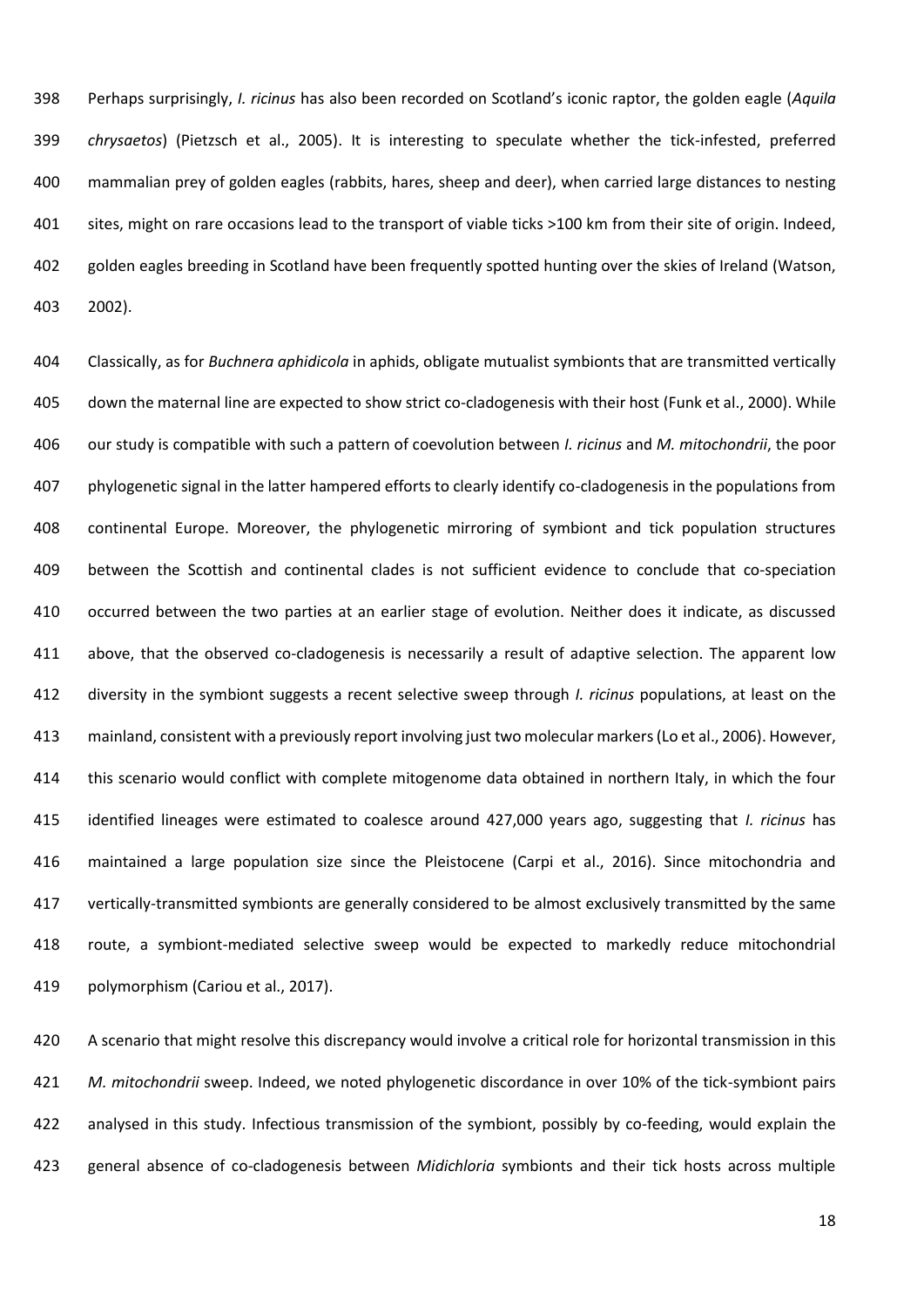genera (Cafiso et al., 2016; Epis et al., 2008). Furthermore, this is fully compatible with data indicating the presence of the bacterium in the salivary glands and transmission to the host via the blood meal (Bazzocchi et al., 2013; Mariconti et al., 2012). Recent horizontal transmission, coupled with a strong selective advantage engendered by the presence of the bacterium, could lead to a sweep of *M. mitochondrii* in *I. ricinus* populations, which would be signalled by low genetic variability of the symbiont in discordance with a high diversity of mitochondrial haplotypes.

 However, it is also possible that our study has significantly underestimated the diversity in *M. mitochondrii*  by focusing only on housekeeping genes that are under strong purifying selection. While Muller's ratchet leads to less efficient selection on the genomes of vertically-transmitted symbionts due to extreme population bottlenecks in each generation, there is evidence that at least in long-lived hosts such as filarial nematodes, significant haplotype diversity can occur among symbiont genomes (in this case, *Wolbachia*) within a single host (Choi et al., 2017). This probably reflects heteroplasmy caused by somatic mutations that accumulate over time. Thus, a research priority for the *I. ricinus*-*M. mitochondrii* system must be to understand how variation in the genome of an intramitochondrial symbiont interacts with mitochondrial heteroplasmy in different tick tissues. While technically challenging, attaining such an objective could radically overhaul our understanding of the biology of this resilient vector species.

## **Acknowledgments**

 We thank Tom Till and Peter Shaw for granting access to culled fallow deer at the Powis Castle estate, Wales; and Gilles Capron Office nationale de la Chasse et de la Faune Sauvage) and the Office National des Forêts from the *Réserve biologique domaniale intégrale de la Sylve d'Argenson* for permission to collect ticks on roe deer captured in the Chizé forest (France). We are grateful to John Graham-Brown (University of Liverpool) for assistance with the production of Figure 1.

446 This work was funded by the Republic of Iraq Ministry of Education & Scientific Research (doctoral scholarship to AMA), and LG was supported by the Rural and Environment Science and Analytical Services Division of the Scottish Government.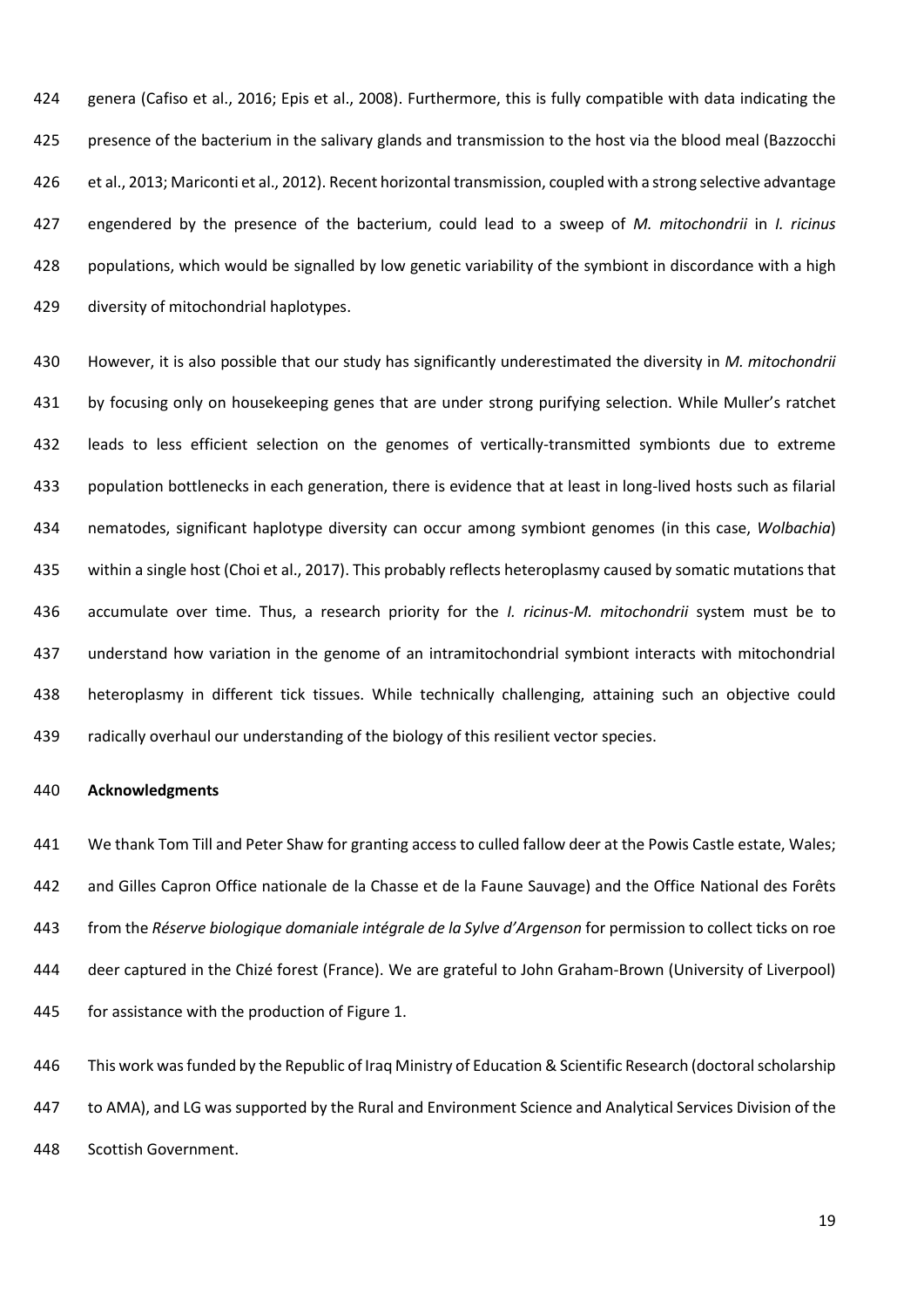| Table 1: British <i>I. ricinus</i> specimens used for the estimation of <i>Midichloria</i> density. |  |
|-----------------------------------------------------------------------------------------------------|--|
|-----------------------------------------------------------------------------------------------------|--|

| <b>Stage</b>         | No. of ticks assayed | <b>Field site</b>   | County              | Country |  |
|----------------------|----------------------|---------------------|---------------------|---------|--|
| Engorged female      | 20                   |                     |                     |         |  |
| Semi-engorged female | 25                   |                     |                     |         |  |
| Unengorged female    | 14                   | Powis Castle        | Powys               | Wales   |  |
| Male                 | 48                   |                     |                     |         |  |
|                      | 44                   |                     |                     |         |  |
|                      | 100                  | Salisbury           | Wiltshire           |         |  |
|                      | 100                  | <b>Bentley Wood</b> | Wiltshire           | England |  |
| Nymph                | 100                  | <b>New Forest</b>   | Hampshire/Wiltshire |         |  |
|                      | 100                  | Exmoor              | Somerset/Devon      |         |  |
|                      | 100                  | Dartmoor            | Devon               |         |  |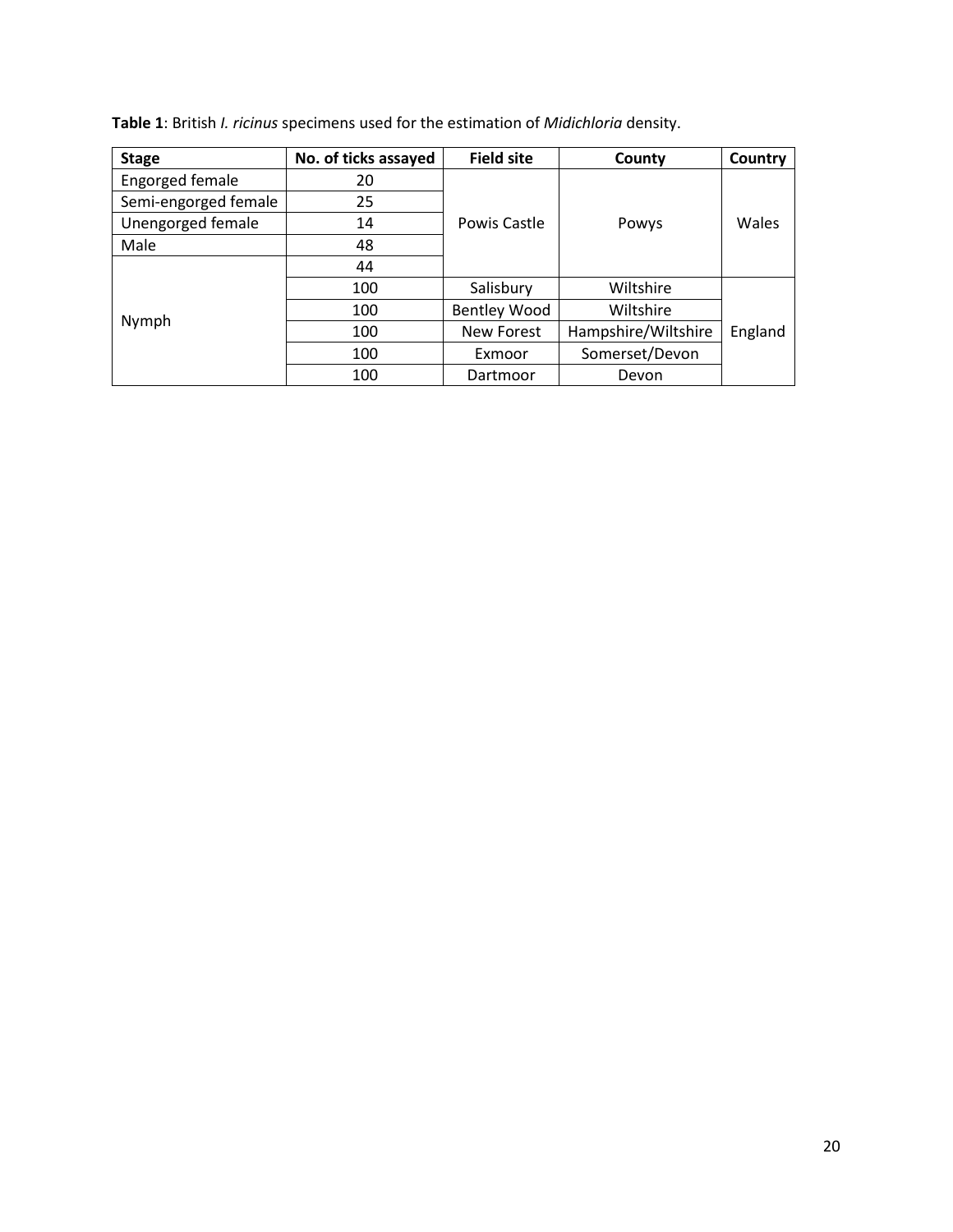| Locus | Encoded<br>protein                     | <b>Predicted</b><br>product<br>size (bp) | Genome co-<br>ordinates <sup>a</sup> | Sense primer (5' - 3')        | Antisense primer (5' - 3')    |
|-------|----------------------------------------|------------------------------------------|--------------------------------------|-------------------------------|-------------------------------|
| nuf2  | Kinetochore<br>protein                 | 648                                      | 968094 -<br>968609                   | <b>CTTTATGGACAAGATAGTGCTG</b> | CAGTACGCCTCATAATGGC           |
| ppdk  | Pyruvate<br>orthophosphate<br>dikinase | 532                                      | 219742 -<br>220086                   | GTAAATCCATTCTAGGAGGCAA        | ACCAGCATGTTGTAAGACGA          |
| adk   | Adenylate<br>kinase                    | 510                                      | 27193 -<br>27540                     | GCGAAATACTTAGGAATGAGGT        | AAATCAATCGTCTTATCTCCATCA      |
| lipA  | Lysosomal acid<br>lipase               | 550                                      | 393462 -<br>393707                   | GATATTAGGAAGTGTCTGCAC         | <b>GCTGTAGATATTGTCCAATCG</b>  |
| secY  | Protein<br>translocase<br>subunit      | 550                                      | $26532 -$<br>26870                   | AAAGTTTATGCAGGAGATTCAAC       | <b>GTGAGGAAATAGGTTTGGATTC</b> |

**Table 2**. Oligonucleotide primers designed to amplify housekeeping genes from *M. mitochondrii.*

<sup>a</sup>Gene positions are relative to those from *M. mitochondrii* strain IricVA (GenBank accession number NC\_015722).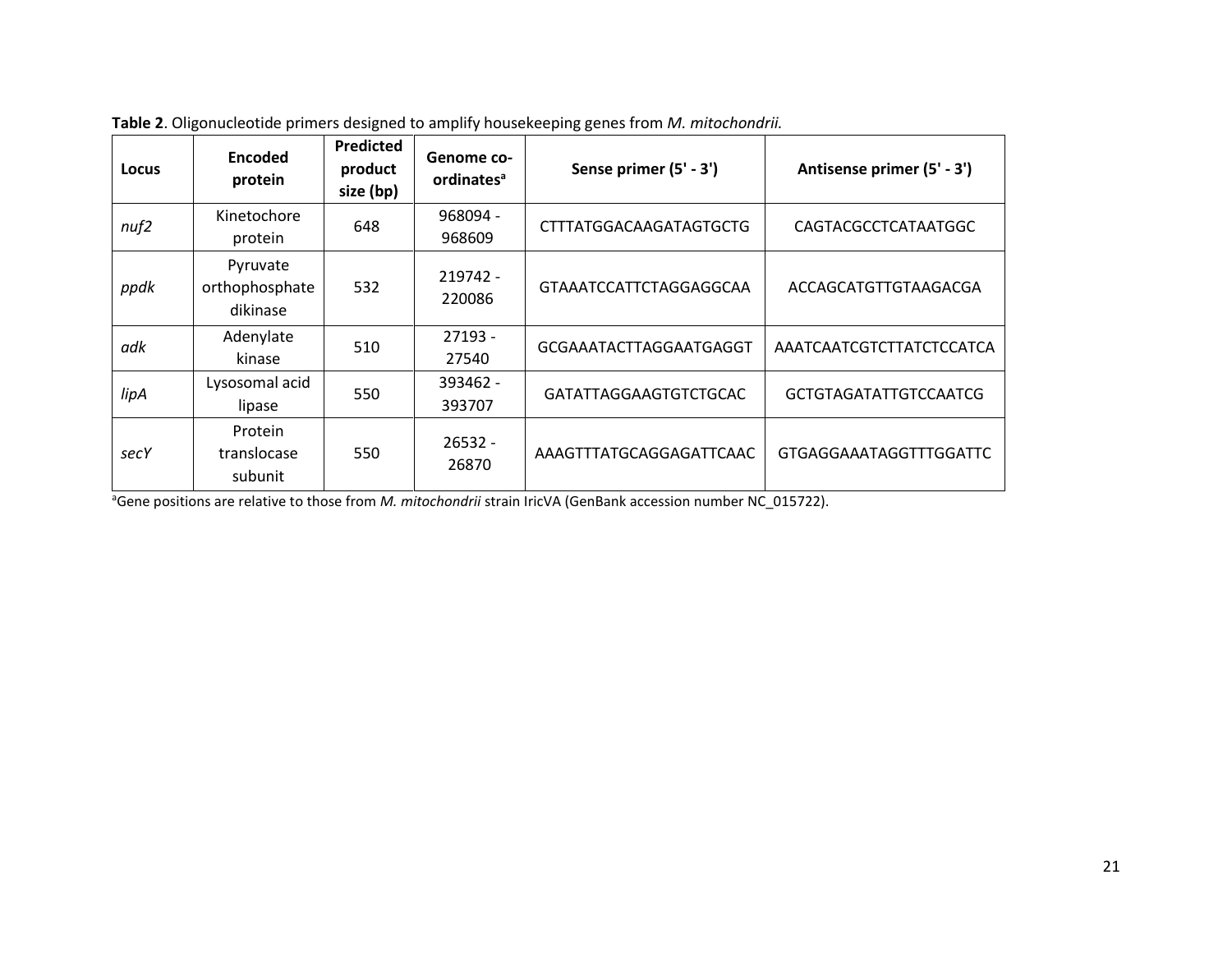|           | <b>DNA</b>                                       |                                   |                              |                |                           |                      |                          |                                       |           | Amino acid (AA)          |                                |                |                          |                                       |  |
|-----------|--------------------------------------------------|-----------------------------------|------------------------------|----------------|---------------------------|----------------------|--------------------------|---------------------------------------|-----------|--------------------------|--------------------------------|----------------|--------------------------|---------------------------------------|--|
| Gene name | <b>GenBank</b><br>accession                      | Number of<br>alleles <sup>a</sup> | Number of<br>new<br>alleles* | Length<br>(bp) | Gene<br>product           | GC<br>content<br>(%) | Polymorphic<br>sites (%) | Parsimony<br>informative<br>sites (%) | $d_N/d_S$ | No. of<br>AA STs*        | Number of<br>new AA<br>$STs^*$ | Length<br>(AA) | Polymorphic<br>sites (%) | Parsimony<br>informative<br>sites (%) |  |
| atp6      | MH334375<br>MH334945                             | 127                               | 29                           | 411            | ATPase 6                  | 21.1<br>(87/411)     | 11.4 (47/411)            | 4.1(17/411)                           | 0.29602   | 62                       | 22                             | 137            | 22.6 (31/137)            | 10.2 (14/137)                         |  |
| coi       | MH336088<br>$\sim$<br>MH336658                   | 132                               | 29                           | 447            | Cytochrome<br>oxidase I   | 29.7<br>(133/447)    | 9.8(44/447)              | 4.5 (20/447)                          | 0.92570   | 114                      | 33                             | 149            | 24.2 (36/149)            | 12.0 (18/149)                         |  |
| coii      | MH334946<br>$\sim$<br>MH335516                   | 106                               | 16                           | 399            | Cytochrome<br>oxidase II  | 29.3<br>(117/399)    | 13.0 (52/399)            | 5.8 (23/399)                          | 0.70581   | 33                       | $\overline{7}$                 | 133            | 11.3 (15/133)            | 4.5(6/133)                            |  |
| coiii     | MH336659<br>$\sim$<br>MH337229                   | 131                               | 23                           | 504            | Cytochrome<br>oxidase III | 26.9<br>(136/504)    | 11.9 (60/504)            | 5.4 (27/504)                          | 0.65842   | 87                       | 14                             | 168            | 26.8 (45/168)            | 13.0 (22/168)                         |  |
| 12S       | MH333804<br>$\sim$<br>MH334374                   | 171                               | 19                           | 285            | Small RNA<br>subunit      | 20.0<br>(57/285)     | 9.8 (28/285)             | 3.9 (11/285)                          | 1.30853   | $\overline{\phantom{a}}$ |                                |                |                          | $\overline{\phantom{a}}$              |  |
| cytb      | MH335517<br>$\overline{\phantom{a}}$<br>MH336087 | 154                               | 43                           | 371            | Cytochrome<br>B           | 24.5<br>(91/371)     | 10.0 (37/371)            | 4.0 (15/371)                          | 0.149389  | 21                       | 27                             | 123            | 25.2 (31/123)            | 11.3 (14/123)                         |  |

**Table 3**. Comparison of variation at different loci for the 64 *I. ricinus* ticks sequenced as part of this study. Analyses at the nucleotide and amino acid levels are shown.

andicates total STs including those previously reported (Dinnis et al., 2014) and new STs sequenced as part of this study.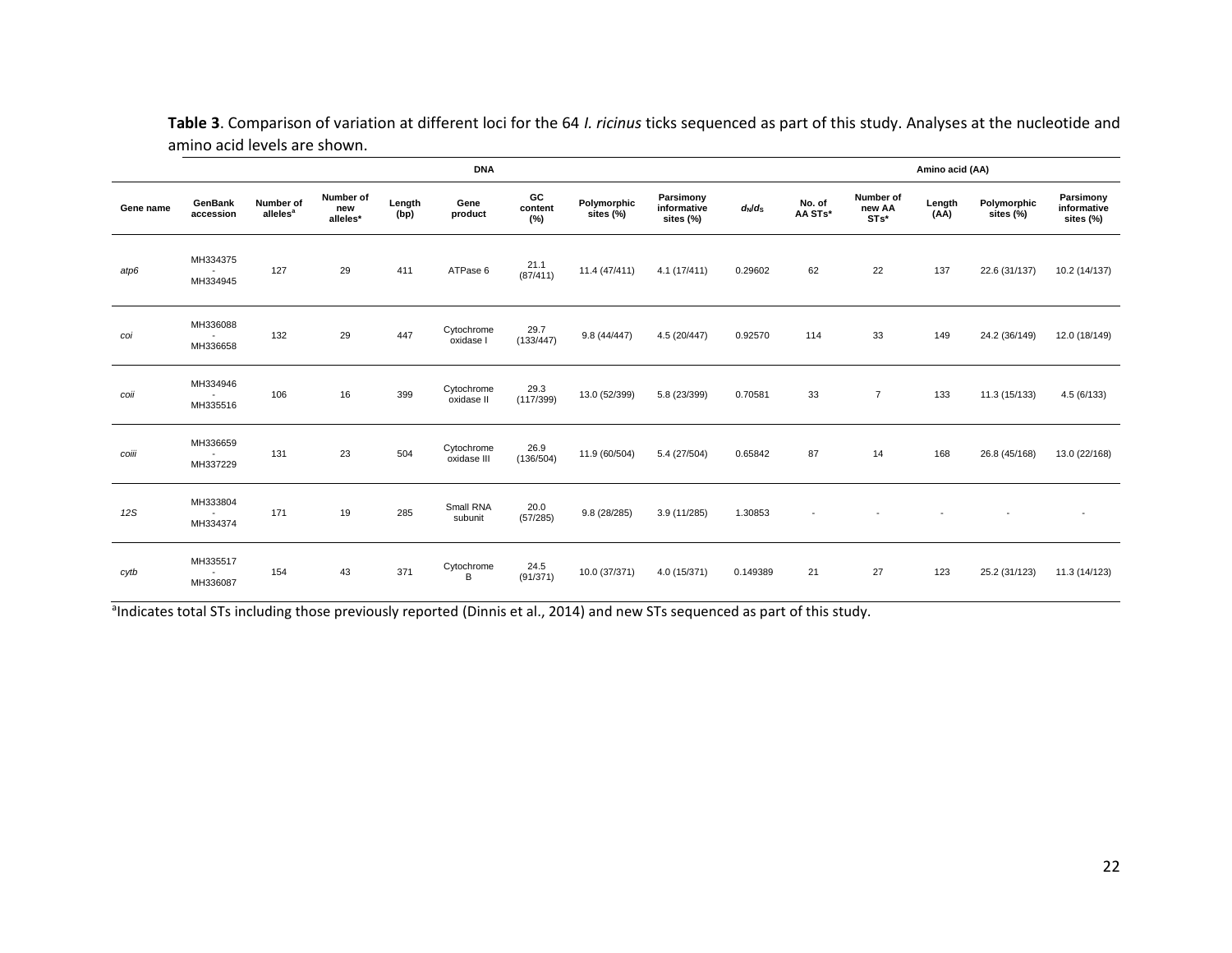|              | <b>DNA</b>                  |                                    |                |                                        |                      |                          |                                       |                       |                         |                | Amino acid (AA)          |                                       |  |  |  |
|--------------|-----------------------------|------------------------------------|----------------|----------------------------------------|----------------------|--------------------------|---------------------------------------|-----------------------|-------------------------|----------------|--------------------------|---------------------------------------|--|--|--|
| Gene<br>name | <b>GenBank</b><br>accession | <b>Number</b><br>of DNA<br>alleles | Length<br>(bp) | Gene product                           | GC<br>content<br>(%) | Polymorphic<br>sites (%) | Parsimony<br>informative<br>sites (%) | $d_{\rm N}/d_{\rm S}$ | No. of<br>AA<br>alleles | Length<br>(AA) | Polymorphic<br>sites (%) | Parsimony<br>informative<br>sites (%) |  |  |  |
| adk          | MH295309 -<br>MH295373      | 3                                  | 349            | Adenylate<br>kinase                    | 36.7<br>(128/349)    | 0.6(2/349)               | 0                                     | n/a                   | 3                       | 116            | 1.7(2/116)               | 0                                     |  |  |  |
| lipA         | MH295374 -<br>MH295438      | $\mathbf{1}$                       | 247            | Lysosomal acid<br>lipase               | 38.7<br>(106/247)    | 0                        | 0                                     | n/a                   | 1                       | 82             | 0                        | 0                                     |  |  |  |
| nuf2         | MH295439 -<br>MH295503      | 4                                  | 516            | Kinetochore<br>protein                 | 42.2<br>(218/516)    | 0.6(3/516)               | 0.4(2/516)                            | 5.00E-09              | 1                       | 172            | 0                        | 0                                     |  |  |  |
| ppdk         | MH295504 -<br>MH295568      | 8                                  | 337            | Pyruvate<br>orthophosphate<br>dikinase | 38.3<br>(129/337)    | 1.2(4/337)               | 0.6(2/337)                            | 0.780116              | 4                       | 112            | 2.7(3/112)               | 1.8(2/112)                            |  |  |  |
| secY         | MH295569 -<br>MH295633      | $\overline{2}$                     | 339            | Protein<br>translocase<br>subunit      | 34.5<br>(117/339)    | 0.3(1/339)               | 0                                     | n/a                   | 1                       | 113            | 0                        | 0                                     |  |  |  |

**Table 4**. Comparison of variation at different loci for the 64 *M. mitochondrii* samples sequenced as part of this study. Analyses at the nucleotide and amino acid levels are shown.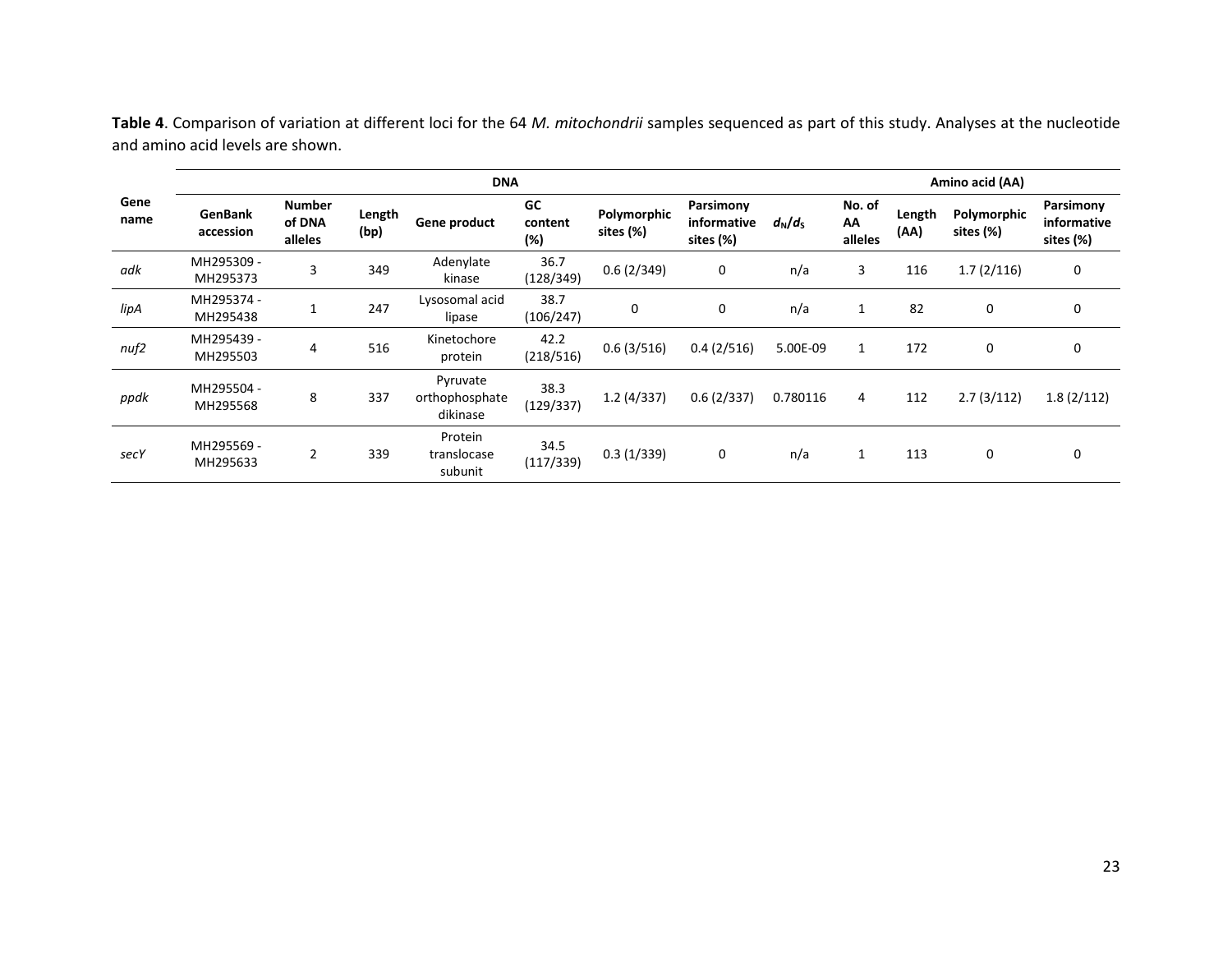# **Figure legends**

**Figure 1. Tick sampling locations used in the MLST analysis.** Sites marked by triangles were newly sequenced for this study for both *M. mitochondrii* and *I. ricinus.* Sites marked by circles represent locations where sequences were obtained previously for a MLST study of the tick only (Dinnis et al., 2014) or during an epidemiological study on Lyme borreliosis (Vollmer et al., 2013). Of the "circle" sites, only those from Scotland, England and Latvia were analysed in the study of (Dinnis et al., 2014). Key: *ab* – Aberdeenshire and *in* - Inverness (Scotland); *po* - Powis Castle (Wales); *ch* - Chizé (France); *bo* – Bonn and *le* - Lennestadt-Meggen (Germany); *ap* - Appennino tosco-emiliano (Italy); *ze* - Zermatt valley and *su* – Susten (Switzerland); *ri* - Riga (Latvia); *ex* – Exmoor, *ne* - New forest, *rp* - Richmond Park and *th* - Thurlbear Woods (England); gr – Grândola and ma – Mafra (Portugal).

**Figure 2**. **Density of** *M. mitochondrii* **in** *I. ricinus* **from Wales and England**. Boxplots display the median,  $25<sup>th</sup>$  and 75<sup>th</sup> percentiles, 1.5  $\times$  interquartile range (whiskers), outliers (circles) and extreme outliers (asterisks). A: Density of the symbiont in different stages of *I. ricinus* collected from deer at Powis Castle estate, Wales. Note that the copy number ratio has been subjected to  $log_{10}$  transformation. Numbers within boxplots refer to *n*. F(e), female (engorged); F(se), female (semi-engorged); F(ue), female (unengorged); M, male; N, nymph. B: Density of the symbiont in questing nymphs from field sites in southern England. Numbers within boxplots refer to the number of positive samples (*n* = 100 per location).

**Figure 3**. **Minimum-spanning distance tree of 64** *I. ricinus* **specimens and their** *M. mitochondrii*  **symbionts**. A: *I. ricinus* sequences. B. *M. mitochondrii* sequences. The ST numbers are shown inside the nodes as pie charts, representing the different country of origin of those sequences. France – black, Italy – purple, Germany – green, Switzerland – brown, Wales - blue, Scotland - red. A full list of STs is provided in Supplemental Tables S2 and S3 for the tick and symbiont, respectively.

**Figure 4. Minimum-spanning distance tree of** *I. ricinus* **mitochondrial sequences.** Previously-acquired data (circles), some of which have been published (Dinnis et al., 2014), are incorporated into the tree alongside newly-obtained sequences (triangles).

**Figure 5. Comparison of the phylogenetic reconstructions of 64** *I. ricinus* **tick samples (left) and their** *M. mitochondrii* **endosymbionts (right).** Dashed lines join endosymbionts and tick hosts on the respective trees.

**Supplemental figure S1. Maximum-likelihood phylogenetic tree based on concatenated mitochondrial genes from 64** *I. ricinus* **ticks.** The corresponding mitochondrial DNA sequences of *I. persulcatus* obtained from NCBI (accession no. KU935457) were used to root the tree. There was a total of 2,410 nucleotide positions in the final dataset.

**Supplemental figure S2: A circularised maximum likelihood tree for** *I. ricinus* **sequences across Europe**. The tree was drawn using the general time reversible model with 10,000 bootstrap iterations for the tick sequences generated as part of this study, compared to each unique tick sequence from a previous study (Dinnis et al., 2014). Sequence names were replaced with colour-coded circles corresponding to the country or countries where the tick sequences were obtained.

**Supplemental figure S3. Comparison of mitochondrial 16S rRNA gene sequences from British tick specimens,** *Ixodes ricinus* **and** *Ixodes inopinatus*. Maximum likelihood tree with 10,000 bootstraps. Sequences for British specimens were newly obtained for this study.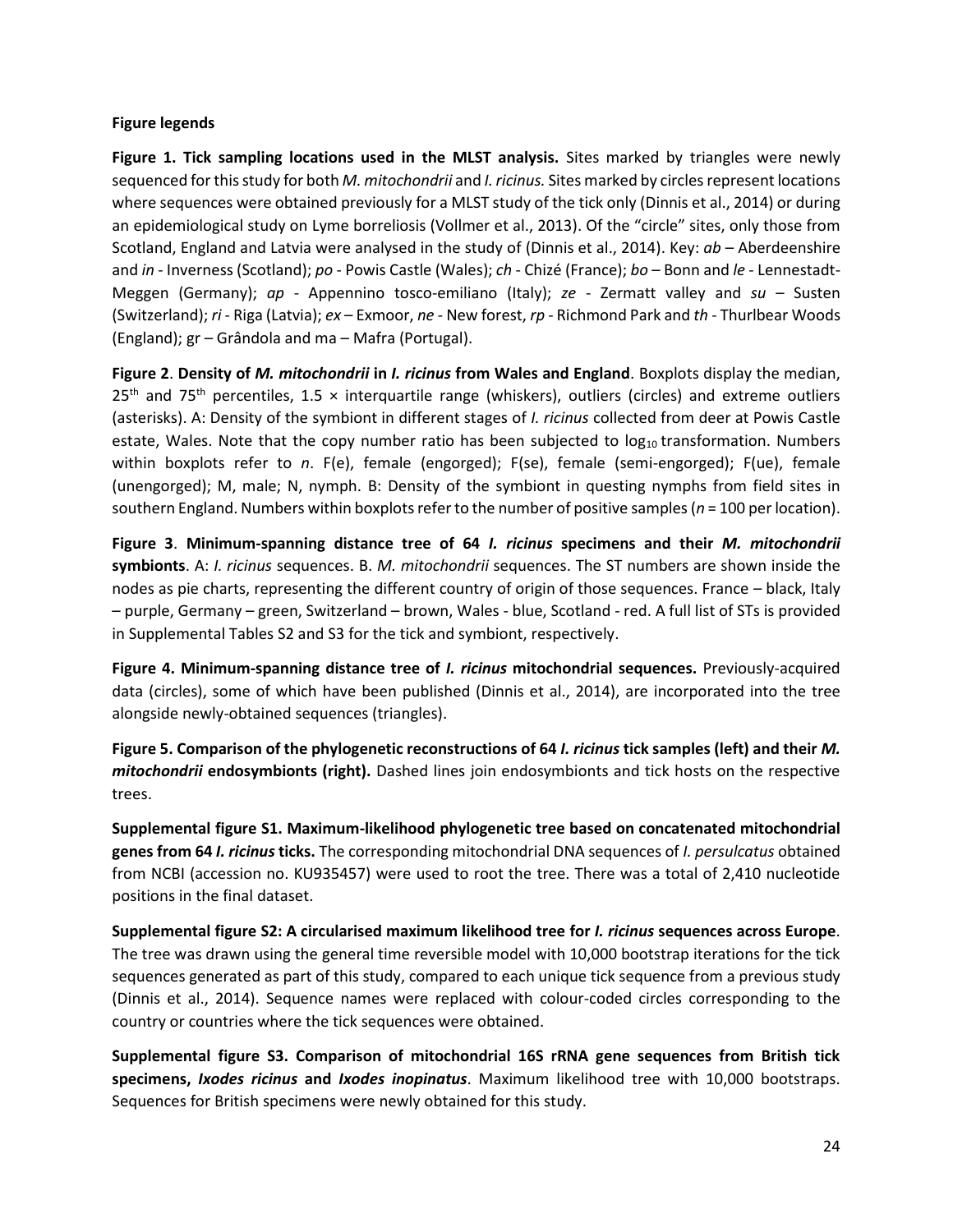**Supplemental figure S4. Maximum-likelihood phylogenetic tree based on concatenated** *M. mitochondrii* **genes from 64** *I. ricinus* **ticks.** There was a total of 1,853 nucleotide positions in the final dataset.

**Supplemental table S1: PCR cycling conditions for amplification of loci from** *I. ricinus***.**

**Supplemental table S2: Complete list of** *I. ricinus* **sequence types.**

**Supplemental table S3: Complete list of** *M. mitochondrii* **sequence types.**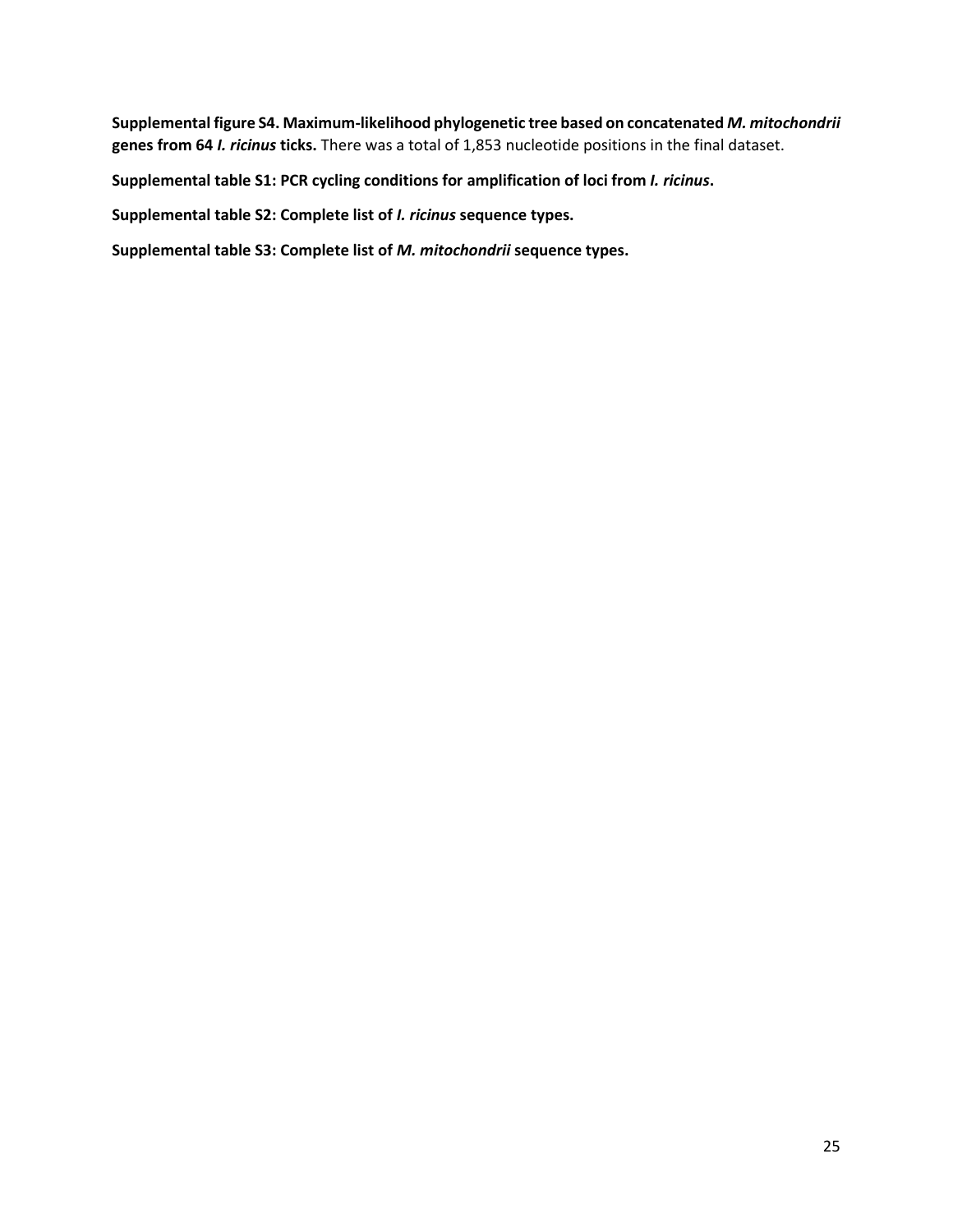### References

Ammazzalorso, A.D., Zolnik, C.P., Daniels, T.J., Kolokotronis, S.O., 2015. To beat or not to beat a tick: comparison of DNA extraction methods for ticks (Ixodes scapularis). PeerJ 3, e1147.

Bazzocchi, C., Mariconti, M., Sassera, D., Rinaldi, L., Martin, E., Cringoli, G., Urbanelli, S., Genchi, C., Bandi, C., Epis, S., 2013. Molecular and serological evidence for the circulation of the tick symbiont Midichloria (Rickettsiales: Midichloriaceae) in different mammalian species. Parasit Vectors 6, 350.

Beninati, T., Riegler, M., Vilcins, I.M., Sacchi, L., McFadyen, R., Krockenberger, M., Bandi, C., O'Neill, S.L., Lo, N., 2009. Absence of the symbiont Candidatus Midichloria mitochondrii in the mitochondria of the tick Ixodes holocyclus. FEMS Microbiol Lett 299, 241-247.

Black, W.C.t., Piesman, J., 1994. Phylogeny of hard- and soft-tick taxa (Acari: Ixodida) based on mitochondrial 16S rDNA sequences. Proc Natl Acad Sci U S A 91, 10034-10038.

Bonnet, S.I., Binetruy, F., Hernandez-Jarguin, A.M., Duron, O., 2017. The Tick Microbiome: Why Nonpathogenic Microorganisms Matter in Tick Biology and Pathogen Transmission. Front Cell Infect Microbiol 7, 236.

Cafiso, A., Bazzocchi, C., De Marco, L., Opara, M.N., Sassera, D., Plantard, O., 2016. Molecular screening for Midichloria in hard and soft ticks reveals variable prevalence levels and bacterial loads in different tick species. Ticks Tick Borne Dis 7, 1186-1192.

Cariou, M., Duret, L., Charlat, S., 2017. The global impact of Wolbachia on mitochondrial diversity and evolution. J Evolution Biol 30, 2204-2210.

Carpi, G., Kitchen, A., Kim, H.L., Ratan, A., Drautz-Moses, D.I., McGraw, J.J., Kazimirova, M., Rizzoli, A., Schuster, S.C., 2016. Mitogenomes reveal diversity of the European Lyme borreliosis vector Ixodes ricinus in Italy. Mol Phylogenet Evol 101, 194-202.

Casati, S., Bernasconi, M.V., Gern, L., Piffaretti, J.C., 2008. Assessment of intraspecific mtDNA variability of European Ixodes ricinus sensu stricto (Acari: Ixodidae). Infect Genet Evol 8, 152-158.

Chitimia-Dobler, L., Riess, R., Kahl, O., Wolfel, S., Dobler, G., Nava, S., Estrada-Pena, A., 2018. Ixodes inopinatus - Occurring also outside the Mediterranean region. Ticks Tick Borne Dis 9, 196-200.

Choi, Y.J., Tyagi, R., McNulty, S.N., Rosa, B.A., Ozersky, P., Martin, J., Hallsworth-Pepin, K., Unnasch, T.R., Norice, C.T., Nutman, T.B., Weil, G.J., Fischer, P.U., Mitreva, M., 2017. Genomic diversity in Onchocerca volvulus and its Wolbachia endosymbiont. Nat Microbiol 2.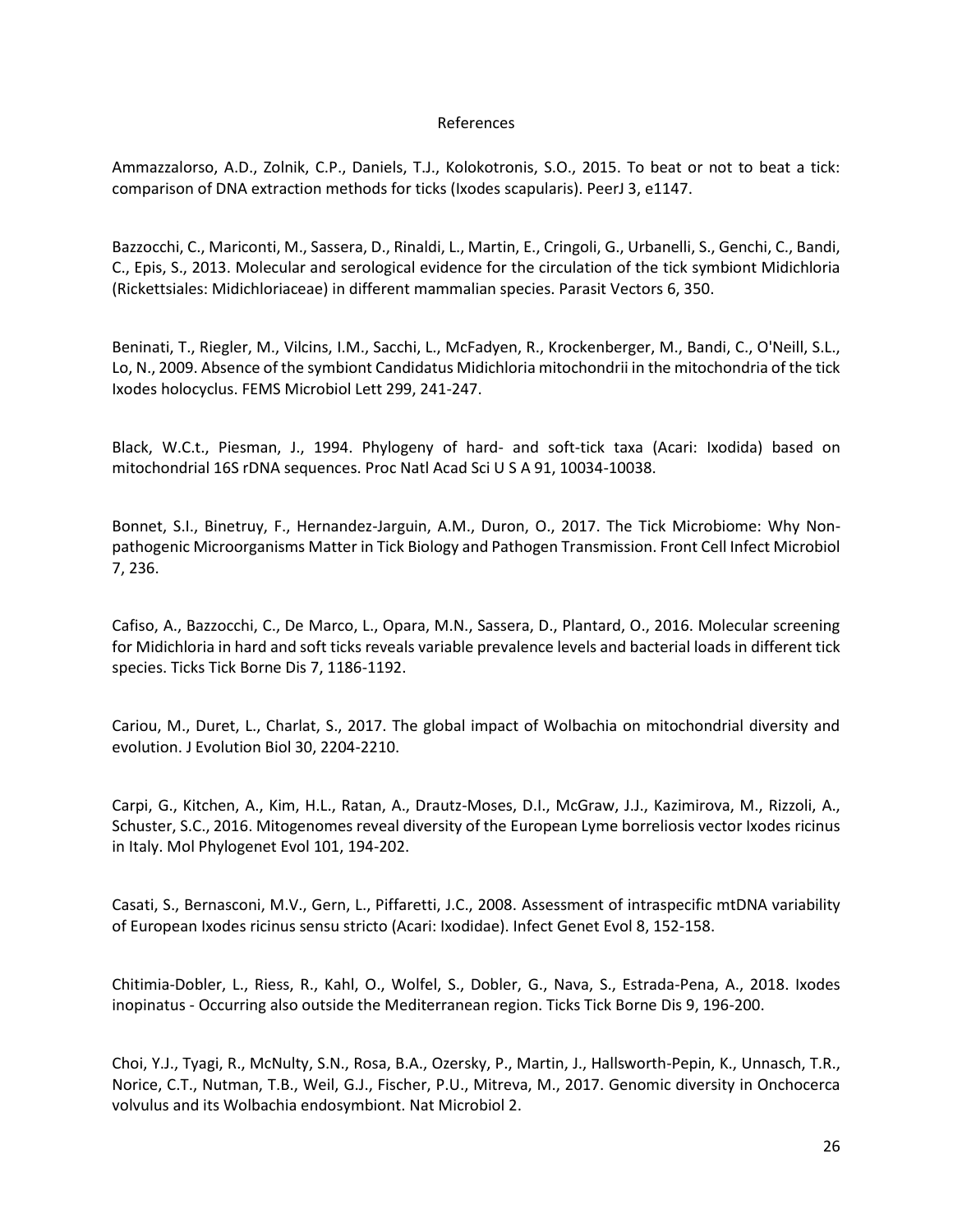Clark, C.D., Hughes, A.L.C., Greenwood, S.L., Jordan, C., Sejrup, H.P., 2012. Pattern and timing of retreat of the last British-Irish Ice Sheet. Quaternary Sci Rev 44, 112-146.

Dinnis, R.E., Seelig, F., Bormane, A., Donaghy, M., Vollmer, S.A., Feil, E.J., Kurtenbach, K., Margos, G., 2014. Multilocus sequence typing using mitochondrial genes (mtMLST) reveals geographic population structure of Ixodes ricinus ticks. Ticks Tick Borne Dis 5, 152-160.

Duron, O., Binetruy, F., Noel, V., Cremaschi, J., McCoy, K.D., Arnathau, C., Plantard, O., Goolsby, J., Perez de Leon, A.A., Heylen, D.J.A., Van Oosten, A.R., Gottlieb, Y., Baneth, G., Guglielmone, A.A., Estrada-Pena, A., Opara, M.N., Zenner, L., Vavre, F., Chevillon, C., 2017. Evolutionary changes in symbiont community structure in ticks. Mol Ecol 26, 2905-2921.

Duron, O., Noel, V., McCoy, K.D., Bonazzi, M., Sidi-Boumedine, K., Morel, O., Vavre, F., Zenner, L., Jourdain, E., Durand, P., Arnathau, C., Renaud, F., Trape, J.F., Biguezoton, A.S., Cremaschi, J., Dietrich, M., Leger, E., Appelgren, A., Dupraz, M., Gomez-Diaz, E., Diatta, G., Dayo, G.K., Adakal, H., Zoungrana, S., Vial, L., Chevillon, C., 2015. The Recent Evolution of a Maternally-Inherited Endosymbiont of Ticks Led to the Emergence of the Q Fever Pathogen, Coxiella burnetii. PLoS Pathog 11, e1004892.

Edwards, T., Kenyon, W., 2013. SPICe Briefing: Wild Deer in Scotland. Scottish Parliament Information Centre, Edinburgh.

Epis, S., Sassera, D., Beninati, T., Lo, N., Beati, L., Piesman, J., Rinaldi, L., McCoy, K.D., Torina, A., Sacchi, L., Clementi, E., Genchi, M., Magnino, S., Bandi, C., 2008. Midichloria mitochondrii is widespread in hard ticks (Ixodidae) and resides in the mitochondria of phylogenetically diverse species. Parasitology 135, 485-494.

Estrada-Pena, A., Nava, S., Petney, T., 2014. Description of all the stages of Ixodes inopinatus n. sp. (Acari: Ixodidae). Ticks Tick Borne Dis 5, 734-743.

Feil, E.J., Li, B.C., Aanensen, D.M., Hanage, W.P., Spratt, B.G., 2004. eBURST: inferring patterns of evolutionary descent among clusters of related bacterial genotypes from multilocus sequence typing data. J Bacteriol 186, 1518-1530.

Francisco, A.P., Vaz, C., Monteiro, P.T., Melo-Cristino, J., Ramirez, M., Carrico, J.A., 2012. PHYLOViZ: phylogenetic inference and data visualization for sequence based typing methods. BMC Bioinformatics 13, 87.

Funk, D.J., Helbling, L., Wernegreen, J.J., Moran, N.A., 2000. Intraspecific phylogenetic congruence among multiple symbiont genomes. Proc Biol Sci 267, 2517-2521.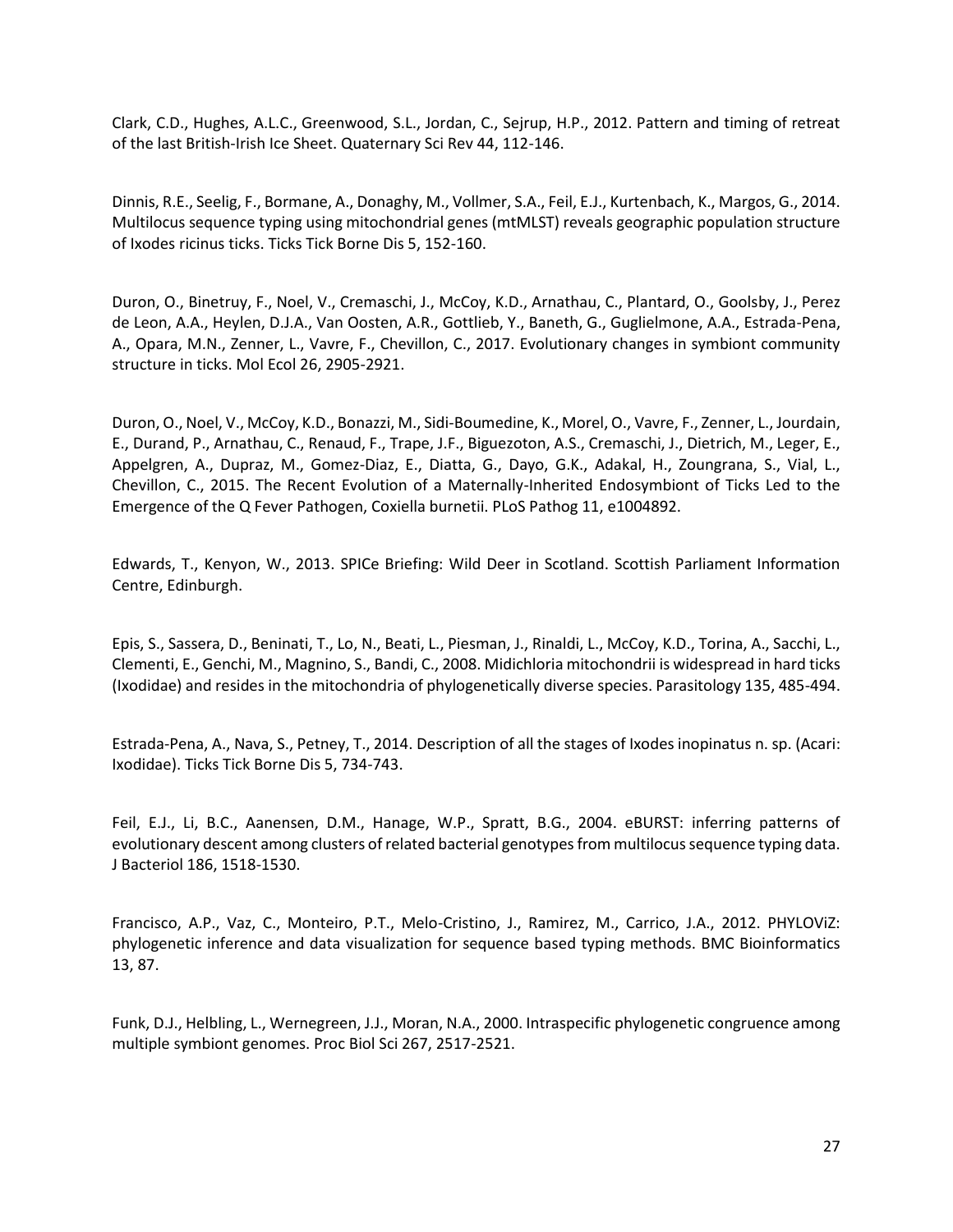Gomes, F.M., Hixson, B.L., Tyner, M.D.W., Ramirez, J.L., Canepa, G.E., Alves, E.S.T.L., Molina-Cruz, A., Keita, M., Kane, F., Traore, B., Sogoba, N., Barillas-Mury, C., 2017. Effect of naturally occurring Wolbachia in Anopheles gambiae s.l. mosquitoes from Mali on Plasmodium falciparum malaria transmission. Proc Natl Acad Sci U S A 114, 12566-12571.

Hall, T.A., 1999. BioEdit: a user-friendly biological sequence alignment editor and analysis program for Windows 95/98/NT. Nucleic acids symposium series 41, 95-98.

Hillyard, P.D., 1996. Ticks of North-West Europe: keys and notes for identification of the species. Field Studies Council, Shrewsbury.

Huson, D.H., Bryant, D., 2006. Application of phylogenetic networks in evolutionary studies. Mol Biol Evol 23, 254-267.

James, M.C., Furness, R.W., Bowman, A.S., Forbes, K.J., Gilbert, L., 2011. The importance of passerine birds as tick hosts and in the transmission of Borrelia burgdorferi, the agent of Lyme disease: a case study from Scotland. Ibis 153, 293-302.

Kambris, Z., Cook, P.E., Phuc, H.K., Sinkins, S.P., 2009. Immune activation by life-shortening Wolbachia and reduced filarial competence in mosquitoes. Science 326, 134-136.

Kempf, F., De Meeus, T., Vaumourin, E., Noel, V., Taragel'ova, V., Plantard, O., Heylen, D.J., Eraud, C., Chevillon, C., McCoy, K.D., 2011. Host races in Ixodes ricinus, the European vector of Lyme borreliosis. Infect Genet Evol 11, 2043-2048.

Laven, H., 1967. Eradication of Culex pipiens fatigans through cytoplasmic incompatibility. Nature 216, 383-384.

Lo, N., Beninati, T., Sassera, D., Bouman, E.A., Santagati, S., Gern, L., Sambri, V., Masuzawa, T., Gray, J.S., Jaenson, T.G., Bouattour, A., Kenny, M.J., Guner, E.S., Kharitonenkov, I.G., Bitam, I., Bandi, C., 2006. Widespread distribution and high prevalence of an alpha-proteobacterial symbiont in the tick Ixodes ricinus. Environ Microbiol 8, 1280-1287.

Mariconti, M., Epis, S., Gaibani, P., Dalla Valle, C., Sassera, D., Tomao, P., Fabbi, M., Castelli, F., Marone, P., Sambri, V., Bazzocchi, C., Bandi, C., 2012. Humans parasitized by the hard tick Ixodes ricinus are seropositive to Midichloria mitochondrii: is Midichloria a novel pathogen, or just a marker of tick bite? Pathog Glob Health 106, 391-396.

Martin, D.P., Murrell, B., Golden, M., Khoosal, A., Muhire, B., 2015. RDP4: Detection and analysis of recombination patterns in virus genomes. Virus Evol 1, vev003.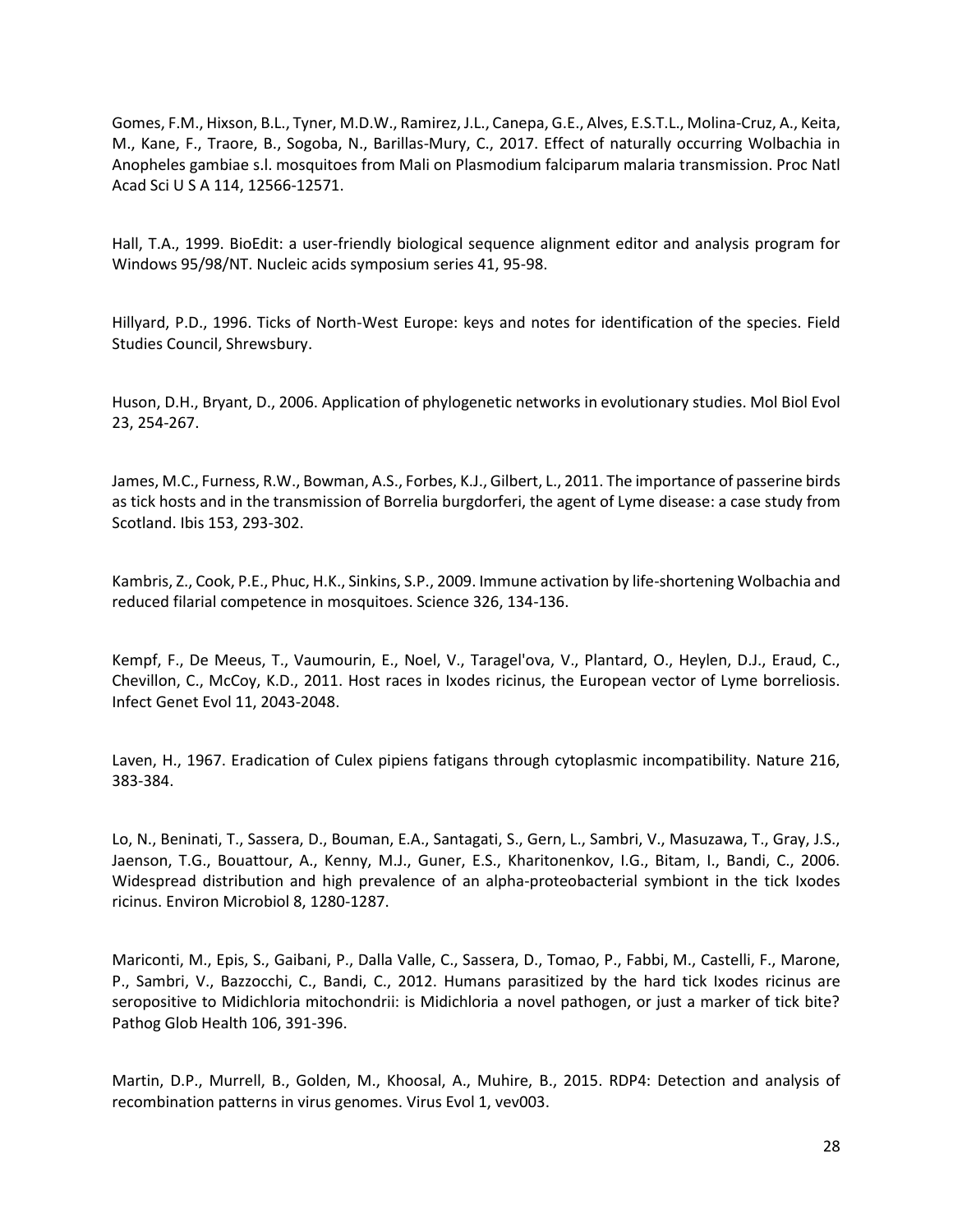Medlock, J.M., Hansford, K.M., Bormane, A., Derdakova, M., Estrada-Pena, A., George, J.C., Golovljova, I., Jaenson, T.G., Jensen, J.K., Jensen, P.M., Kazimirova, M., Oteo, J.A., Papa, A., Pfister, K., Plantard, O., Randolph, S.E., Rizzoli, A., Santos-Silva, M.M., Sprong, H., Vial, L., Hendrickx, G., Zeller, H., Van Bortel, W., 2013. Driving forces for changes in geographical distribution of Ixodes ricinus ticks in Europe. Parasit Vectors 6, 1.

Milne, I., Lindner, D., Bayer, M., Husmeier, D., McGuire, G., Marshall, D.F., Wright, F., 2009. TOPALi v2: a rich graphical interface for evolutionary analyses of multiple alignments on HPC clusters and multi-core desktops. Bioinformatics 25, 126-127.

Montagna, M., Sassera, D., Epis, S., Bazzocchi, C., Vannini, C., Lo, N., Sacchi, L., Fukatsu, T., Petroni, G., Bandi, C., 2013. "Candidatus Midichloriaceae" fam. nov. (Rickettsiales), an ecologically widespread clade of intracellular alphaproteobacteria. Appl Environ Microbiol 79, 3241-3248.

Neelakanta, G., Sultana, H., Fish, D., Anderson, J.F., Fikrig, E., 2010. Anaplasma phagocytophilum induces Ixodes scapularis ticks to express an antifreeze glycoprotein gene that enhances their survival in the cold. J Clin Invest 120, 3179-3190.

Noureddine, R., Chauvin, A., Plantard, O., 2011. Lack of genetic structure among Eurasian populations of the tick Ixodesricinus contrasts with marked divergence from north-African populations. Int J Parasitol 41, 183-192.

O'Connor, L., Plichart, C., Sang, A.C., Brelsfoard, C.L., Bossin, H.C., Dobson, S.L., 2012. Open release of male mosquitoes infected with a wolbachia biopesticide: field performance and infection containment. PLoS Negl Trop Dis 6, e1797.

Pietzsch, M.E., Medlock, J.M., Jones, L., Avenell, D., Abbott, J., Harding, P., Leach, S., 2005. Distribution of Ixodes ricinus in the British Isles: investigation of historical records. Med Vet Entomol 19, 306-314.

Pietzsch, M.E., Mitchell, R., Jameson, L.J., Morgan, C., Medlock, J.M., Collins, D., Chamberlain, J.C., Gould, E.A., Hewson, R., Taylor, M.A., Leach, S., 2008. Preliminary evaluation of exotic tick species and exotic pathogens imported on migratory birds into the British Isles. Vet Parasitol 155, 328-332.

Pond, S.L., Frost, S.D., 2005. Datamonkey: rapid detection of selective pressure on individual sites of codon alignments. Bioinformatics 21, 2531-2533.

Putman, R., Langbein, J., Green, P., Watson, P., 2011. Identifying threshold densities for wild deer in the UK above which negative impacts may occur. Mammal Rev 41, 175-196.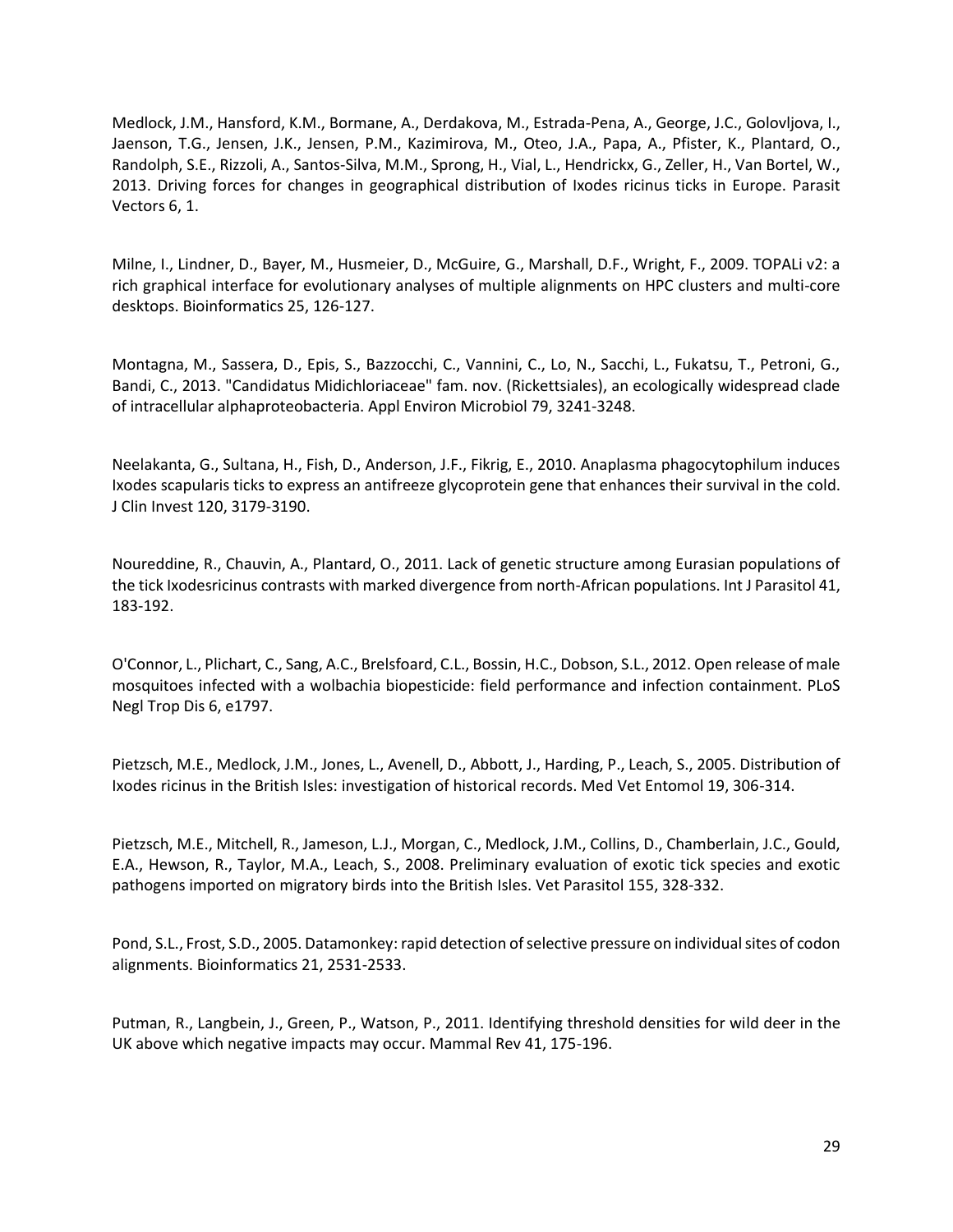Randolph, S.E., Green, R.M., Hoodless, A.N., Peacey, M.F., 2002. An empirical quantitative framework for the seasonal population dynamics of the tick Ixodes ricinus. Int J Parasitol 32, 979-989.

Rio, R.V., Attardo, G.M., Weiss, B.L., 2016. Grandeur Alliances: Symbiont Metabolic Integration and Obligate Arthropod Hematophagy. Trends Parasitol 32, 739-749.

Roed, K.H., Kvie, K.S., Hasle, G., Gilbert, L., Leinaas, H.P., 2016. Phylogenetic Lineages and Postglacial Dispersal Dynamics Characterize the Genetic Structure of the Tick, Ixodes ricinus, in Northwest Europe. Plos One 11, e0167450.

Sassera, D., Lo, N., Bouman, E.A., Epis, S., Mortarino, M., Bandi, C., 2008. "Candidatus Midichloria" endosymbionts bloom after the blood meal of the host, the hard tick Ixodes ricinus. Appl Environ Microbiol 74, 6138-6140.

Sassera, D., Lo, N., Epis, S., D'Auria, G., Montagna, M., Comandatore, F., Horner, D., Pereto, J., Luciano, A.M., Franciosi, F., Ferri, E., Crotti, E., Bazzocchi, C., Daffonchio, D., Sacchi, L., Moya, A., Latorre, A., Bandi, C., 2011. Phylogenomic evidence for the presence of a flagellum and cbb(3) oxidase in the free-living mitochondrial ancestor. Mol Biol Evol 28, 3285-3296.

Scoles, G.A., 2004. Phylogenetic analysis of the Francisella-like endosymbionts of Dermacentor ticks. J Med Entomol 41, 277-286.

Skog, A., Zachos, F.E., Rueness, E.K., Feulner, P.G.D., Mysterud, A., Langvatn, R., Lorenzini, R., Hmwe, S.S., Lehoczky, I., Hartl, G.B., Stenseth, N.C., Jakobsen, K.S., 2009. Phylogeography of red deer (Cervus elaphus) in Europe. J Biogeogr 36, 66-77.

Song, H., Buhay, J.E., Whiting, M.F., Crandall, K.A., 2008. Many species in one: DNA barcoding overestimates the number of species when nuclear mitochondrial pseudogenes are coamplified. Proc Natl Acad Sci U S A 105, 13486-13491.

Tamura, K., Nei, M., 1993. Estimation of the number of nucleotide substitutions in the control region of mitochondrial DNA in humans and chimpanzees. Mol Biol Evol 10, 512-526.

Tamura, K., Stecher, G., Peterson, D., Filipski, A., Kumar, S., 2013. MEGA6: Molecular Evolutionary Genetics Analysis version 6.0. Mol Biol Evol 30, 2725-2729.

Vollmer, S.A., Feil, E.J., Chu, C.Y., Raper, S.L., Cao, W.C., Kurtenbach, K., Margos, G., 2013. Spatial spread and demographic expansion of Lyme borreliosis spirochaetes in Eurasia. Infect Genet Evol 14, 147-155.